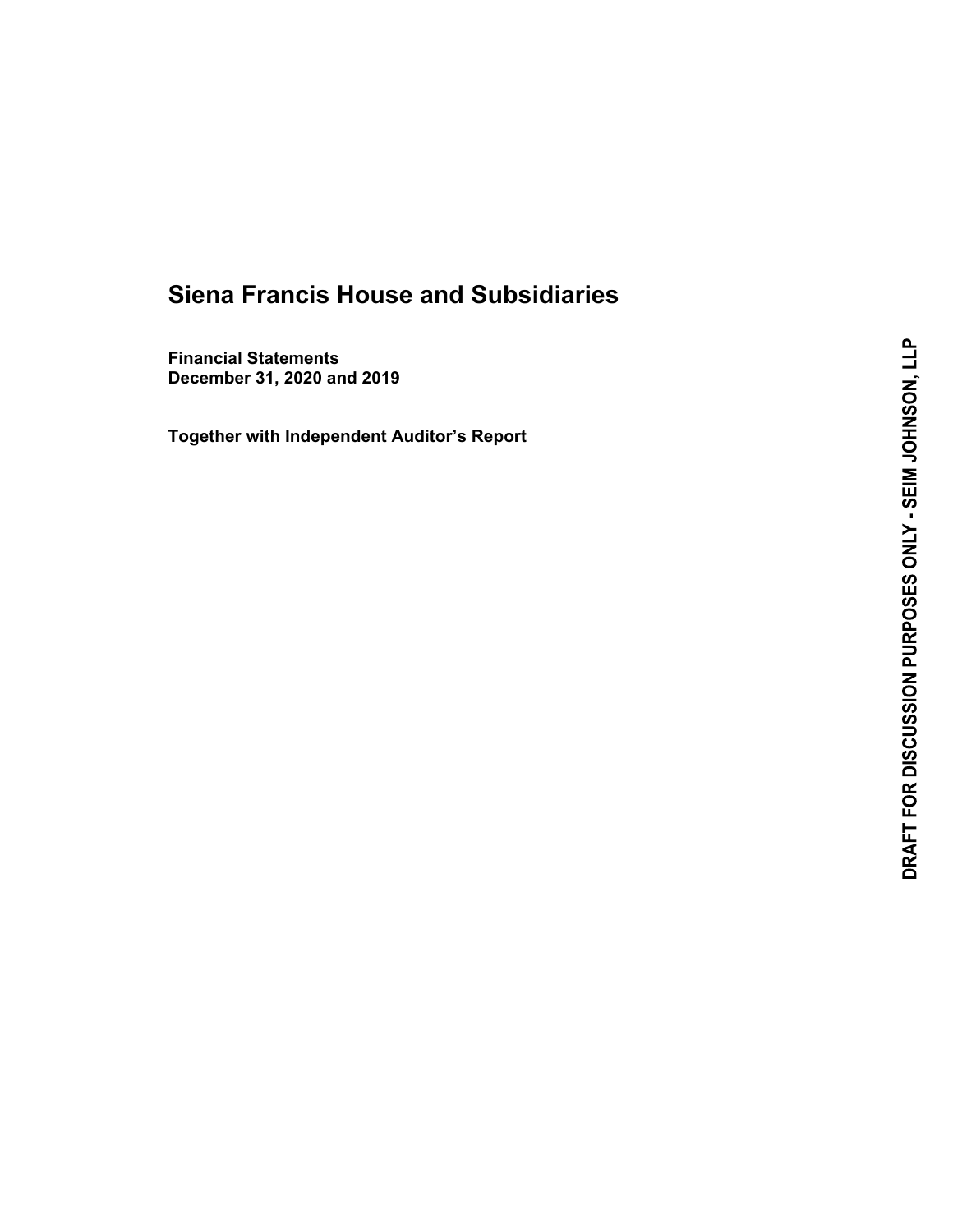# **Table of Contents**

|                                                            | <b>Page</b> |
|------------------------------------------------------------|-------------|
|                                                            |             |
| <b>Consolidated Financial Statements:</b>                  |             |
| <b>Consolidated Statements of Financial Position</b>       |             |
| <b>Consolidated Statement of Activities</b>                |             |
| <b>Consolidated Statement of Activities</b>                |             |
| <b>Consolidated Statement of Functional Expenses</b>       |             |
| <b>Consolidated Statement of Functional Expenses</b>       |             |
| <b>Consolidated Statements of Cash Flows</b>               |             |
| Notes to Consolidated Financial Statements                 |             |
| Supplementary Information:                                 |             |
| Exhibit 1 - Consolidating Statements of Financial Position |             |
| Exhibit 2 - Consolidating Statements of Activities         |             |
| Exhibit 3 - Consolidating Statements of Financial Position |             |
| Exhibit 4 - Consolidating Statements of Activities         |             |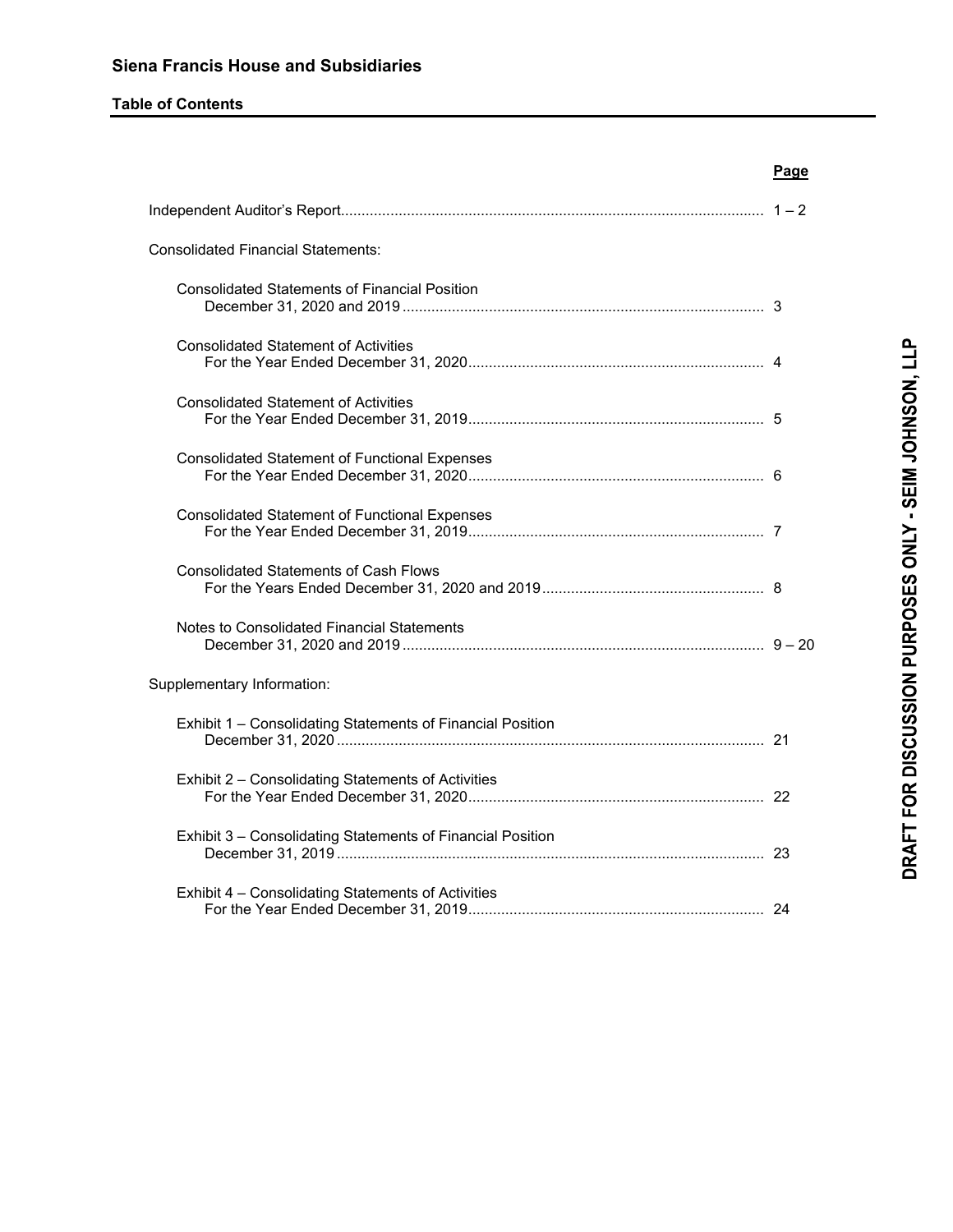# **Independent Auditor's Report**

To the Board of Directors of Siena Francis House Omaha, Nebraska:

#### **Report on the Consolidated Financial Statements**

We have audited the accompanying consolidated financial statements of Siena Francis House and Subsidiaries, which comprise the consolidating statement of financial position as of December 31, 2020, the related consolidated statements of activities, functional expenses, and cash flows for the year then ended, and the related notes to the consolidated financial statements (collectively the financial statements).

#### **Management's Responsibility for the Financial Statements**

Management is responsible for the preparation and fair presentation of these financial statements in accordance with accounting principles generally accepted in the United States of America; this includes the design, implementation, and maintenance of internal control relevant to the preparation and fair presentation of financial statements that are free from material misstatement, whether due to fraud or error.

#### **Auditor's Responsibility**

Our responsibility is to express an opinion on these financial statements based on our audit. We conducted our audit in accordance with auditing standards generally accepted in the United States of America. Those standards require that we plan and perform the audit to obtain reasonable assurance about whether the financial statements are free from material misstatement.

An audit involves performing procedures to obtain audit evidence about the amounts and disclosures in the financial statements. The procedures selected depend on the auditor's judgment, including the assessment of the risks of material misstatement of the financial statements, whether due to fraud or error. In making those risk assessments, the auditor considers internal control relevant to the entity's preparation and fair presentation of the financial statements in order to design audit procedures that are appropriate in the circumstances, but not for the purpose of expressing an opinion on the effectiveness of the entity's internal control. Accordingly, we express no such opinion. An audit also includes evaluating the appropriateness of accounting policies used and the reasonableness of significant accounting estimates made by management, as well as evaluating the overall presentation of the financial statements.

We believe that the audit evidence we have obtained is sufficient and appropriate to provide a basis for our audit opinion.

#### **Opinion**

In our opinion, the financial statements referred to above present fairly, in all material respects, the financial position of Siena Francis House and Subsidiaries as of December 31, 2020, and the changes in its net assets and its cash flows for the year then ended in accordance with accounting principles generally accepted in the United States of America.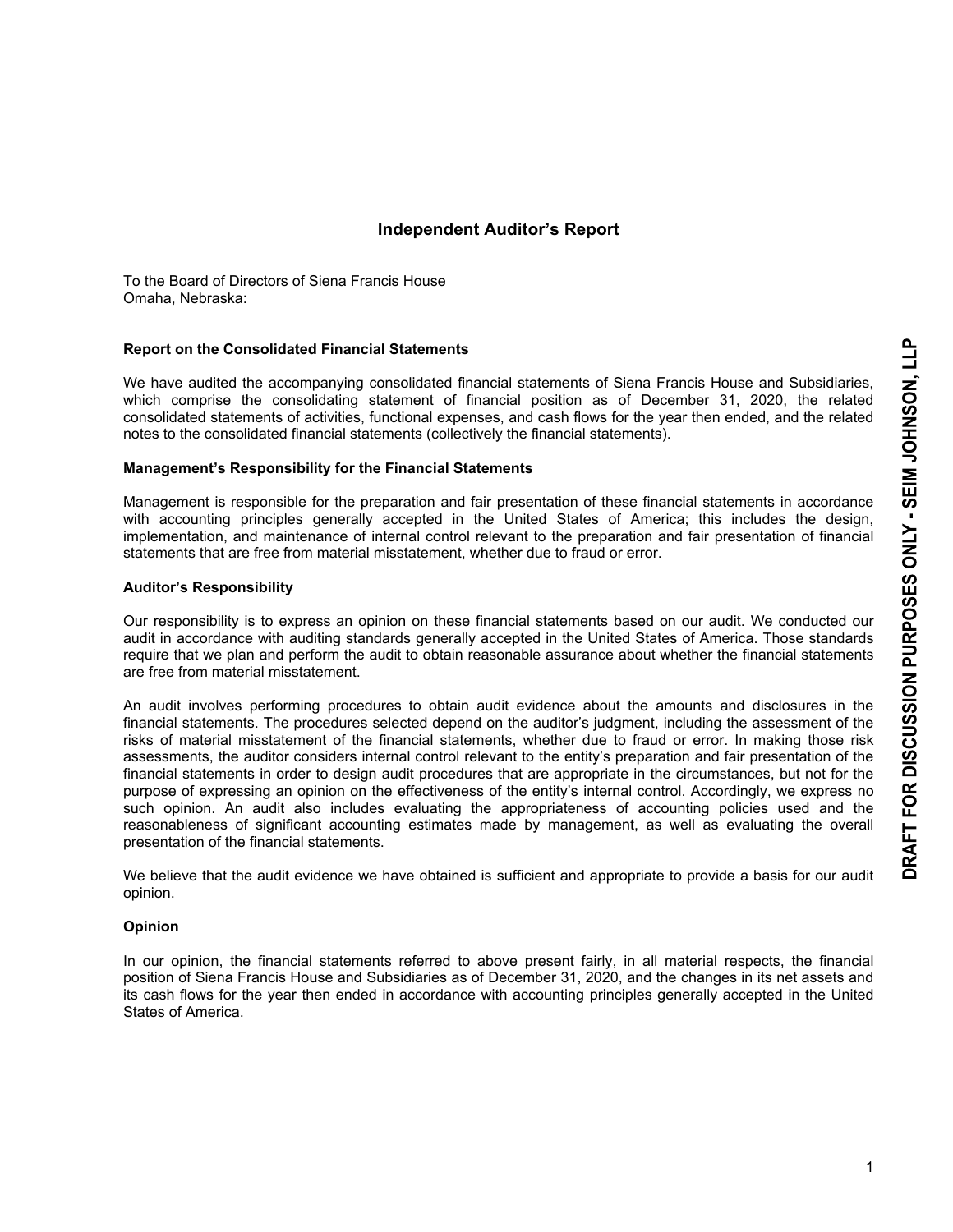#### **Other Matter**

The financial statements of Siena Francis House and Subsidiaries, as of and for the year ended December 31, 2019, were audited by other auditors, whose report, dated October 5, 2020, expressed an unmodified opinion on those statements.

#### *Other Information*

Our audit was conducted for the purpose of forming an opinion on the financial statements as a whole. The consolidating information in Exhibits 1 - 4 are presented for purposes of additional analysis rather than to present the financial position, changes in net assets and cash flows of the individual entities and are not a required part of the financial statements. Such information is the responsibility of management and was derived from and relates directly to the underlying accounting and other records used to prepare the financial statements. The schedules have been subjected to the auditing procedures applied in the audit of the financial statements and certain additional procedures, including comparing and reconciling such information directly to the underlying accounting and other records used to prepare the financial statements or to the financial statements themselves, and other additional procedures in accordance with auditing standards generally accepted in the United States of America. In our opinion, the supplementary information is fairly stated, in all material respects, in relation to the financial statements as a whole.

Omaha, Nebraska,

 $\mathcal{L}_\text{max}$  and  $\mathcal{L}_\text{max}$  and  $\mathcal{L}_\text{max}$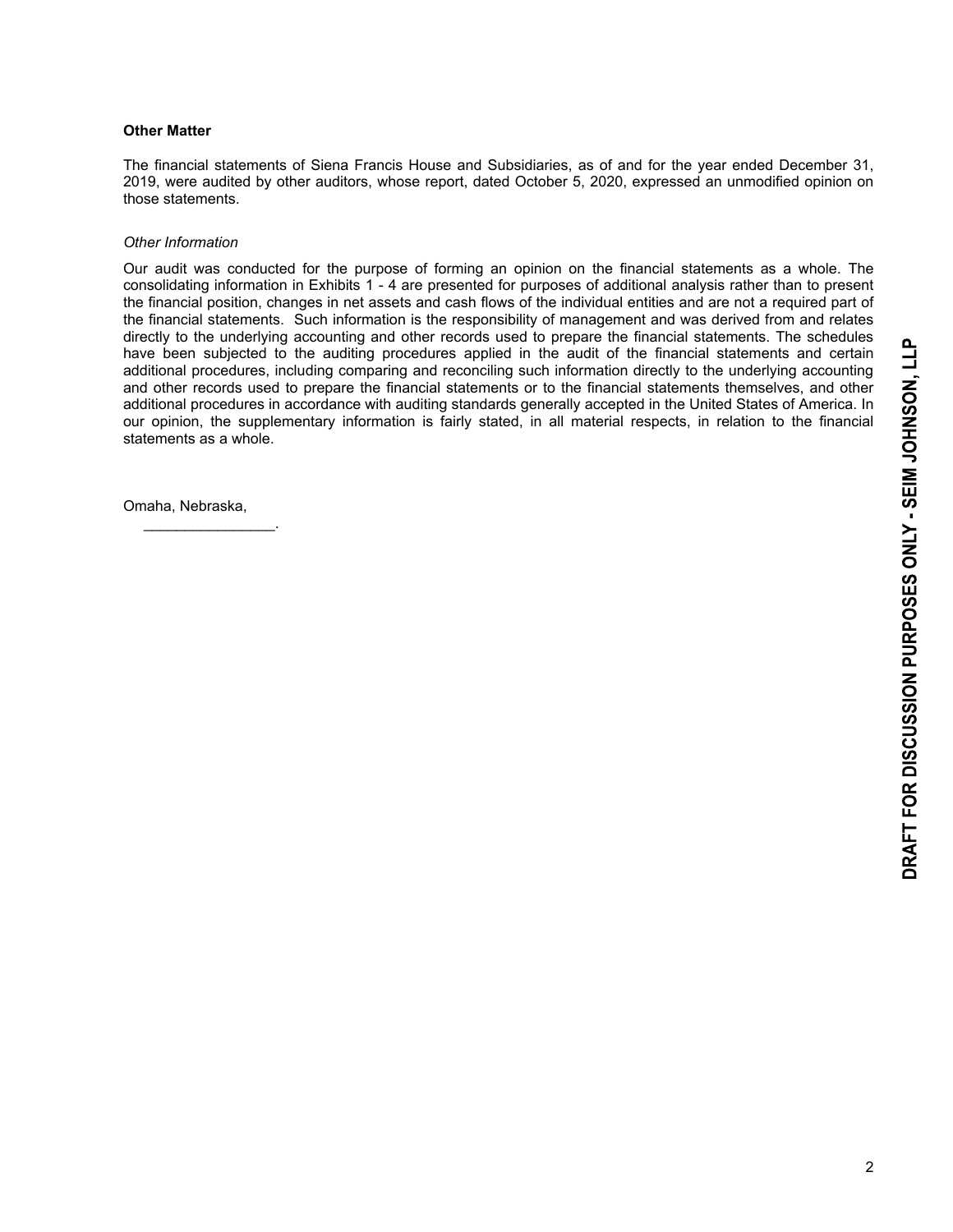# **Consolidated Statements of Financial Position December 31, 2020 and 2019**

|                                              | 2020             | 2019       |
|----------------------------------------------|------------------|------------|
| <b>ASSETS</b>                                |                  |            |
| Cash and cash equivalents                    | \$<br>6,113,322  | 4,431,822  |
| Restricted cash                              | 979,698          | 988,855    |
| Tenant receivables and other                 | 3,358            |            |
| Grants receivable                            | 415,639          | 360,869    |
| Investments                                  | 496,758          | 465,774    |
| Prepaid expenses and other                   | 50,979           | 39,610     |
| Property and equipment, net                  | 31,428,845       | 22,559,013 |
| Other assets, net                            | 3,445            | 5,323      |
| Beneficial interest in assets held by others | 3,236,187        | 11,358,043 |
| <b>Total assets</b>                          | \$<br>42,728,231 | 40,209,309 |
| <b>LIABILITIES AND NET ASSETS</b>            |                  |            |
| Liabilities:                                 |                  |            |
| Accounts payable and accrued expenses        | \$<br>487,180    | 528,166    |
| AHP note payable                             | 400,000          | 400,000    |
| Paycheck Protection Program Ioan             | 490,000          |            |
| Tenant security deposits                     | 4,836            | 5,082      |
| <b>Total liabilities</b>                     | 1,382,016        | 933,248    |
| Net assets:                                  |                  |            |
| Without donor restrictions                   |                  |            |
| Undesignated                                 | 31,812,822       | 22,359,515 |
| Designated by board                          | 2,750,000        | 1,127,472  |
| Non-controlling interest in L.P.             | 3,177,872        | 3,384,285  |
| Total net assets without donor restrictions  | 37,740,694       | 26,871,272 |
| With donor restrictions                      | 3,605,521        | 12,404,789 |
| Total net assets                             | 41,346,215       | 39,276,061 |
| Total liabilities and net assets             | \$<br>42,728,231 | 40,209,309 |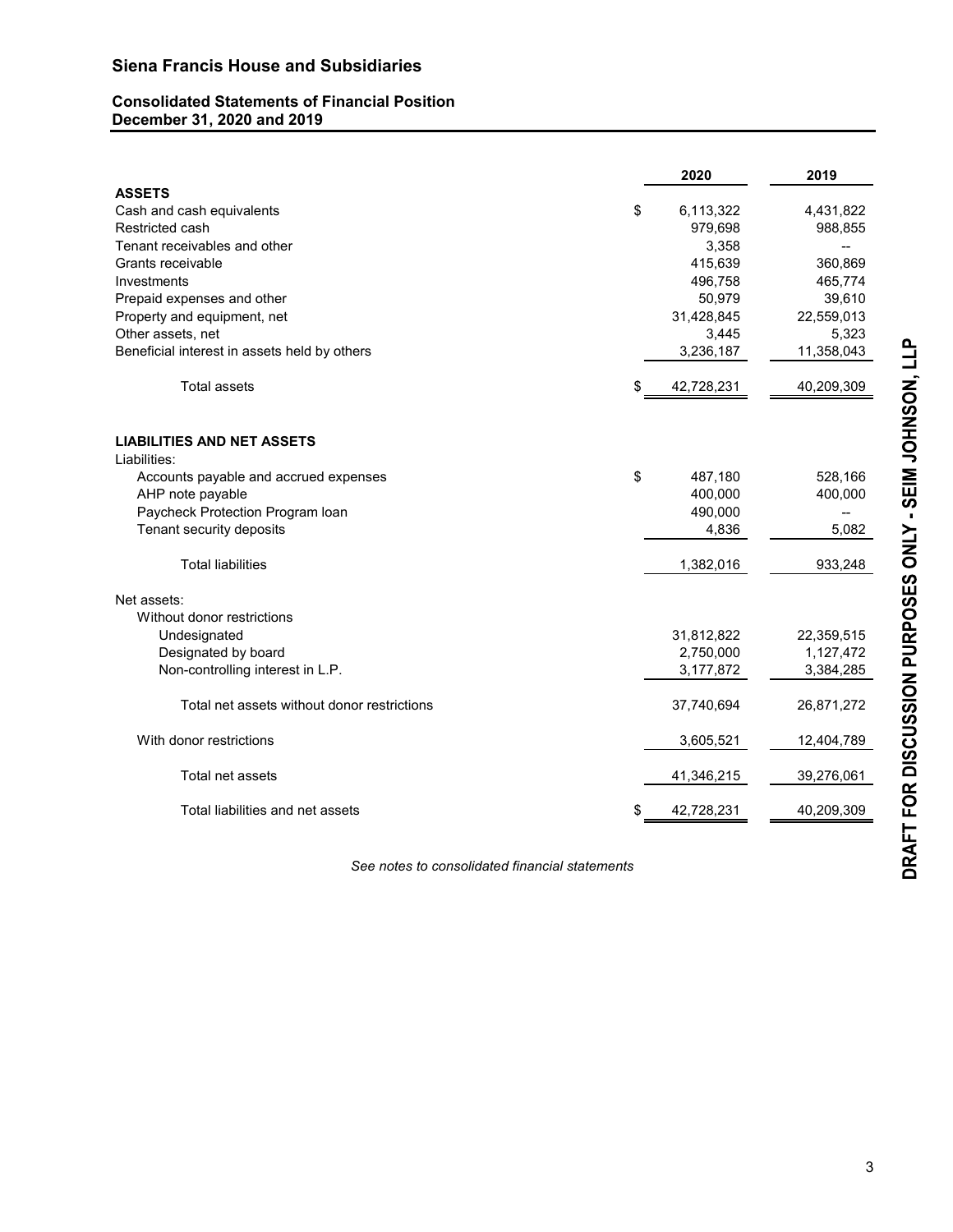# **Consolidated Statement of Activities For the Year Ended December 31, 2020**

|                                                 | <b>Without Donor</b> | <b>With Donor</b>   |              |
|-------------------------------------------------|----------------------|---------------------|--------------|
|                                                 | <b>Restrictions</b>  | <b>Restrictions</b> | <b>Total</b> |
| REVENUE, GAINS (LOSSES) AND OTHER SUPPORT:      |                      |                     |              |
| Contributions and other grants                  | \$<br>6,237,145      | 2,286,425           | 8,523,570    |
| Government grants                               | 425.143              | 814,570             | 1,239,713    |
| Non-cash donations                              | 3,215,798            |                     | 3,215,798    |
| Special events                                  | 48,425               |                     | 48,425       |
| Rental, net                                     | 167,821              |                     | 167,821      |
| Net investment income                           | 69,206               | 65,564              | 134,770      |
| Loss on disposal of property and equipment      | (2, 404)             |                     | (2, 404)     |
| Loss on uncollectible promises to give          | (21, 480)            |                     | (21, 480)    |
| Other                                           | 67,316               |                     | 67,316       |
| Net assets released from restrictions           | 11,965,827           | (11, 965, 827)      | --           |
| Total revenue, gains (losses) and other support | 22, 172, 797         | (8,799,268)         | 13,373,529   |
| <b>EXPENSES:</b>                                |                      |                     |              |
| Program                                         | 9,843,280            |                     | 9,843,280    |
| Management and general                          | 745,681              |                     | 745,681      |
| Fundraising                                     | 714,414              |                     | 714,414      |
| Total expenses                                  | 11,303,375           |                     | 11,303,375   |
| <b>CHANGE IN NET ASSETS</b>                     | 10,869,422           | (8,799,268)         | 2,070,154    |
| NET ASSETS, Beginning of year                   | 26,871,272           | 12,404,789          | 39,276,061   |
| NET ASSETS, End of year                         | \$<br>37,740,694     | 3,605,521           | 41,346,215   |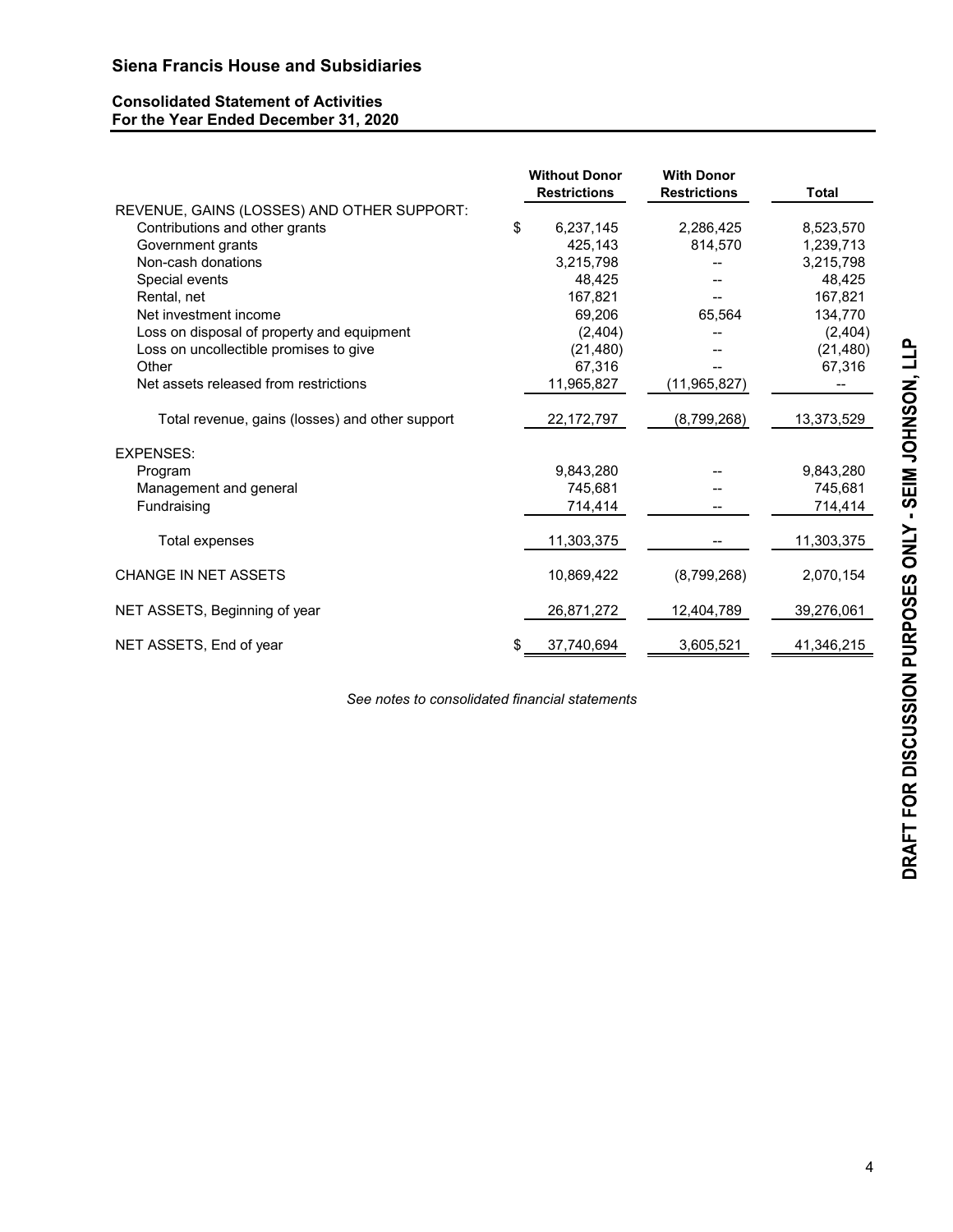# **Consolidated Statement of Activities For the Year Ended December 31, 2019**

|                                                 | <b>Without Donor</b><br><b>Restrictions</b> | <b>With Donor</b><br><b>Restrictions</b> | <b>Total</b> |
|-------------------------------------------------|---------------------------------------------|------------------------------------------|--------------|
| REVENUE, GAINS (LOSSES) AND OTHER SUPPORT:      |                                             |                                          |              |
| Contributions and other grants                  | \$<br>5,775,150                             | 5,847,818                                | 11,622,968   |
| Government grants                               | 711,485                                     | 71,947                                   | 783,432      |
| Non-cash donations                              | 3,437,306                                   |                                          | 3,437,306    |
| Special events                                  | 71,774                                      |                                          | 71,774       |
| Rental, net                                     | 119,602                                     |                                          | 119,602      |
| Net investment income                           | 32,284                                      | 130,103                                  | 162,387      |
| Loss on disposal of property and equipment      | (64, 302)                                   |                                          | (64, 302)    |
| Other                                           | 37,370                                      |                                          | 37,370       |
| Net assets released from restrictions           | 16,049,825                                  | (16,049,825)                             |              |
| Total revenue, gains (losses) and other support | 26,170,494                                  | (9,999,957)                              | 16,170,537   |
| <b>EXPENSES:</b>                                |                                             |                                          |              |
| Program                                         | 8,165,288                                   |                                          | 8,165,288    |
| Management and general                          | 523,289                                     |                                          | 523,289      |
| Fundraising                                     | 948,152                                     |                                          | 948,152      |
| Total expenses                                  | 9,636,729                                   |                                          | 9,636,729    |
| <b>CHANGE IN NET ASSETS</b>                     | 16,533,765                                  | (9,999,957)                              | 6,533,808    |
| NET ASSETS, Beginning of year                   | 10,337,507                                  | 22,404,746                               | 32,742,253   |
| NET ASSETS, End of year                         | \$<br>26,871,272                            | 12,404,789                               | 39,276,061   |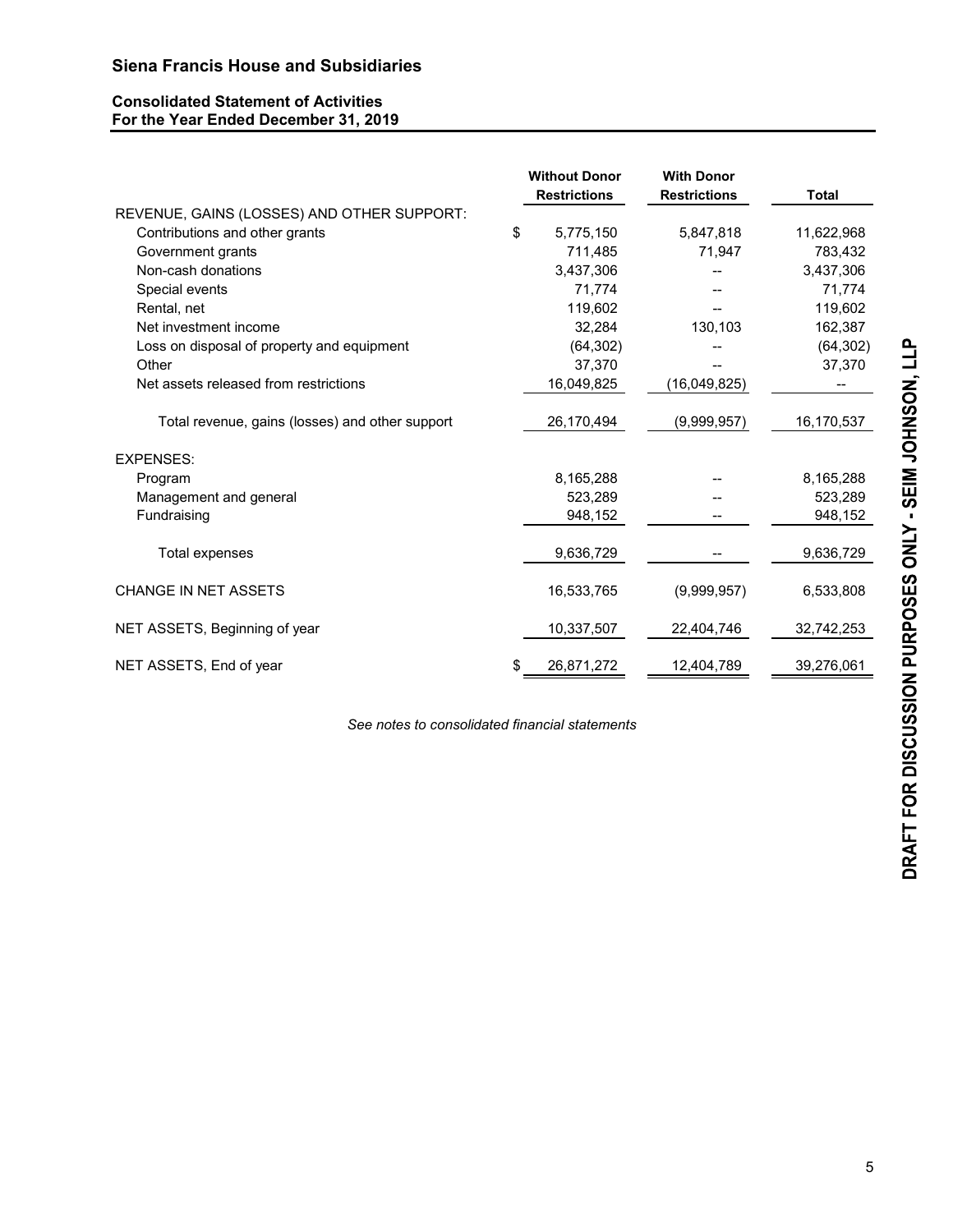# **Consolidated Statement of Functional Expenses For the Year Ended December 31, 2020**

|                                     | Program<br><b>Services</b> | <b>Management</b><br>and General | <b>Fundraising</b> | <b>Total</b> |
|-------------------------------------|----------------------------|----------------------------------|--------------------|--------------|
| Salaries and wages                  | \$<br>3,163,115            | 377,346                          | 264,142            | 3,804,603    |
| Assistance to guests                | 2,468,272                  |                                  |                    | 2,468,272    |
| Auto repair and gas                 | 21,081                     |                                  |                    | 21,081       |
| Depreciation and amortization       | 1,361,653                  | 24,994                           | 24,994             | 1,411,641    |
| Employee benefits                   | 381,813                    | 46,002                           | 32,201             | 460,016      |
| Food                                | 806,215                    |                                  |                    | 806,215      |
| Direct mail appeal                  |                            |                                  | 328,603            | 328,603      |
| Special events                      |                            |                                  | 6,543              | 6,543        |
| Administration                      |                            | 8,226                            |                    | 8,226        |
| Insurance                           | 189,369                    | 12,475                           | 6,717              | 208,561      |
| Miscellaneous                       | 29,886                     | 3,700                            | 2,435              | 36,021       |
| Office supplies                     | 47,662                     | 5,223                            | 3.656              | 56,541       |
| Security                            | 133,575                    | 16,093                           | 11,265             | 160,933      |
| COVID-19 related expenses           | 364,109                    |                                  |                    | 364,109      |
| Program supplies                    | 78,232                     |                                  |                    | 78,232       |
| Shelter trust reimbursable expenses | 12,511                     |                                  |                    | 12,511       |
| Information systems                 | 83,039                     | 9,426                            | 6,598              | 99,063       |
| Real estate taxes                   |                            | 16,948                           |                    | 16,948       |
| Payroll taxes                       | 199,306                    | 24,013                           | 16,809             | 240,128      |
| Professional fees                   |                            | 170,938                          |                    | 170,938      |
| Management fees                     |                            | 5,500                            |                    | 5,500        |
| Compliance fees                     |                            | 12,528                           |                    | 12,528       |
| Repairs and maintenance             | 180,440                    | 3,200                            | 3,200              | 186,840      |
| Stipends                            | 66,680                     |                                  | --                 | 66,680       |
| Telephone                           | 59,744                     | 6,061                            | 4,243              | 70,048       |
| <b>Utilities</b>                    | 196,578                    | 3,008                            | 3,008              | 202,594      |
| Total expenses                      | \$<br>9,843,280            | 745,681                          | 714,414            | 11,303,375   |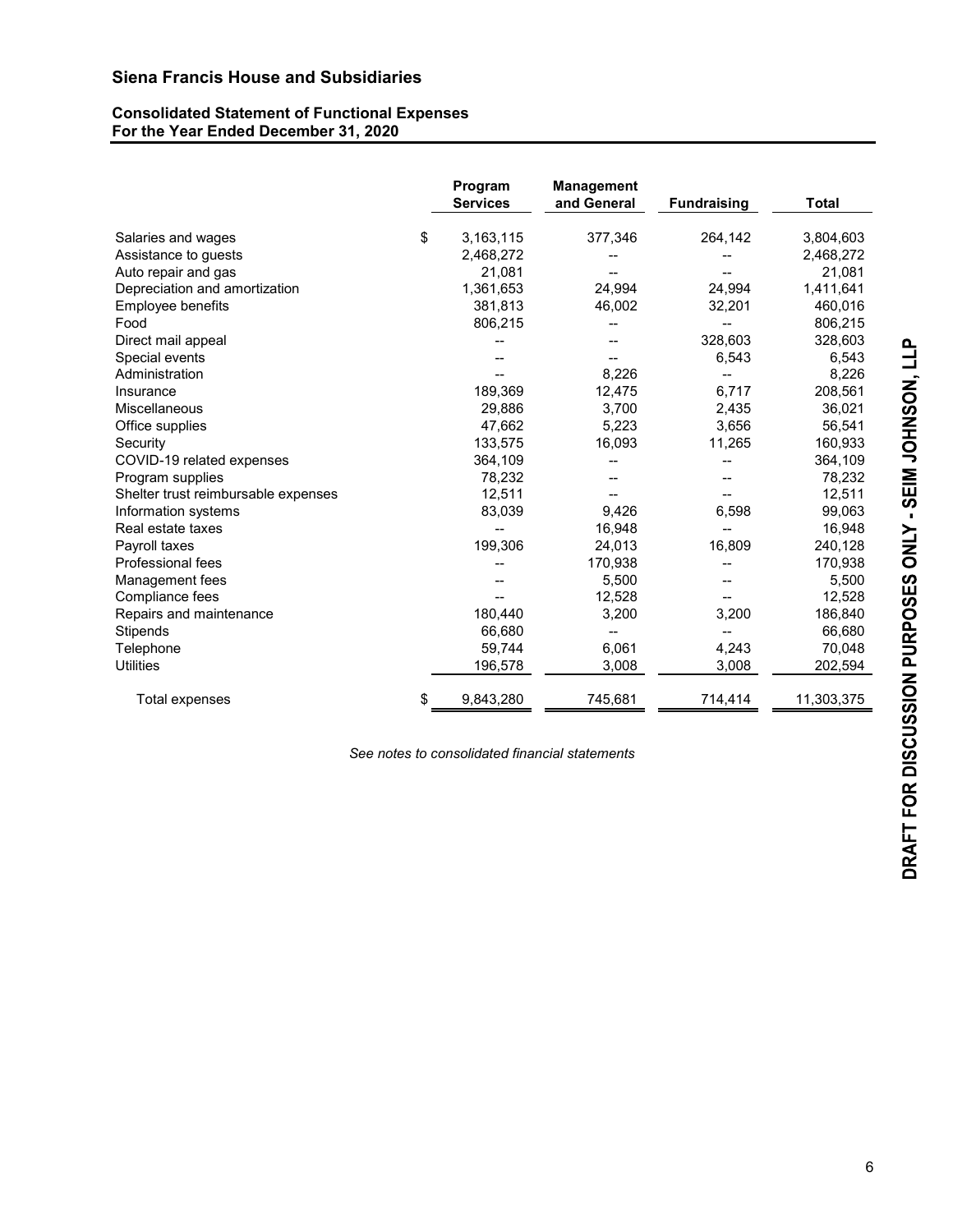# **Consolidated Statement of Functional Expenses For the Year Ended December 31, 2019**

|                                     | Program<br><b>Services</b> | <b>Management</b><br>and General | <b>Fundraising</b> | Total     |
|-------------------------------------|----------------------------|----------------------------------|--------------------|-----------|
| Salaries and wages                  | \$<br>2,290,591            | 220,711                          | 275,888            | 2,787,190 |
| Other employee expenses             | 4,982                      | 250                              | 28                 | 5,260     |
| Assistance to guests                | 2,473,056                  |                                  |                    | 2,473,056 |
| Auto repair and gas                 | 29,519                     |                                  |                    | 29,519    |
| Depreciation and amortization       | 439,930                    | 12,558                           | 1,401              | 453,889   |
| Employee benefits                   | 351,505                    | 34,272                           | 42,839             | 428,616   |
| Food                                | 1,001,418                  |                                  |                    | 1,001,418 |
| Direct mail appeal                  |                            |                                  | 356,344            | 356,344   |
| <b>Omaha Shelter Trust</b>          |                            |                                  | 212,500            | 212,500   |
| Special events                      |                            |                                  | 33,965             | 33,965    |
| Administration                      |                            | 15,085                           |                    | 15,085    |
| Insurance                           | 140.782                    | 5,725                            | 639                | 147,146   |
| <b>Miscellaneous</b>                | 40,703                     | 4,581                            | 327                | 45,611    |
| Office supplies                     | 41,125                     | 1,841                            | 205                | 43,171    |
| Security                            | 151,316                    | 7,587                            | 845                | 159,748   |
| Program supplies                    | 163,386                    |                                  |                    | 163,386   |
| Shelter trust reimbursable expenses | 201,960                    |                                  |                    | 201,960   |
| Information systems                 | 88,950                     | 4,461                            | 498                | 93,909    |
| Payroll taxes                       | 170,379                    | 16,572                           | 20,714             | 207,665   |
| <b>Professional fees</b>            |                            | 159,005                          |                    | 159,005   |
| Management fees                     |                            | 10,560                           |                    | 10,560    |
| Compliance fees                     |                            | 12,528                           |                    | 12,528    |
| Repairs and maintenance             | 163,216                    | 7,108                            | 793                | 171,117   |
| Stipends                            | 140,232                    |                                  |                    | 140,232   |
| Telephone                           | 81,845                     | 3,617                            | 404                | 85,866    |
| Utilities                           | 190,393                    | 6,828                            | 762                | 197,983   |
| Total expenses                      | \$<br>8,165,288            | 523,289                          | 948,152            | 9,636,729 |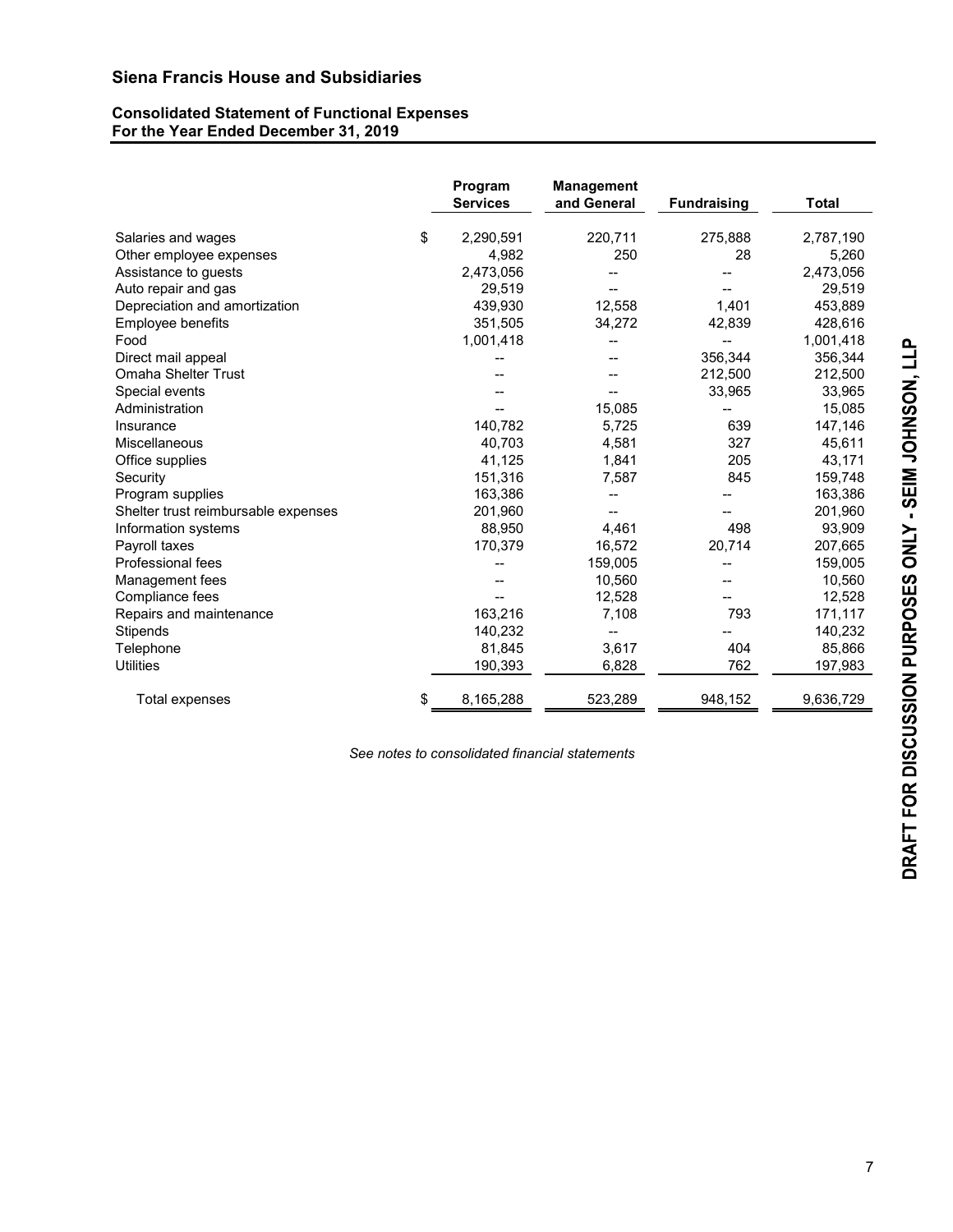# **Consolidated Statements of Cash Flows For the Years Ended December 31, 2020 and 2019**

|                                                                            | 2020            | 2019        |
|----------------------------------------------------------------------------|-----------------|-------------|
| CASH FLOWS FROM OPERATING ACTIVITIES:                                      |                 |             |
| Change in net assets                                                       | \$<br>2,070,153 | 6,533,810   |
| Adjustments to reconcile change in net assets to net                       |                 |             |
| cash provided by operating activities:                                     |                 |             |
| Depreciation and amortization                                              | 1,411,641       | 453,889     |
| Loss on disposal of assets                                                 | 2,404           | 64,302      |
| Stock donations                                                            | (21, 839)       | (309, 892)  |
| Proceeds from sale of stock donations                                      | 18,016          |             |
| Beneficial interest in Omaha Shelter for the Homeless Trust                | (1,976,710)     | (4,945,842) |
| Beneficial interest in Omaha Community Foundation                          | (65, 564)       | (96, 445)   |
| Net realized and unrealized gain on investments                            | (17,097)        | (16, 512)   |
| (Increase) decrease in assets:                                             |                 |             |
| Tenant receivables and other                                               | (3,358)         | 3,085       |
| Grants receivable                                                          | (54, 770)       | (67, 321)   |
| Prepaid expenses and other                                                 | (11, 369)       | (3, 199)    |
| Other assets, net                                                          |                 | 1,879       |
| Increase (decrease) in liabilities:                                        |                 |             |
| Accounts payable and accrued expenses                                      | (40, 985)       | 146,944     |
| Tenant security deposits                                                   | (246)           |             |
|                                                                            |                 |             |
| Net cash provided by operating activities                                  | 1,310,276       | 1,764,698   |
| CASH FLOWS FROM INVESTING ACTIVITIES:                                      |                 |             |
| Purchases of property and equipment                                        | (117, 869)      | (21, 100)   |
| Purchases of investments                                                   | (12,064)        | (9, 814)    |
| Proceeds from sale of investments                                          | 2,000           | 297,397     |
| Net cash provided by (used in) investing activities                        | (127, 933)      | 266,483     |
| CASH FLOWS FROM FINANCING ACTIVITIES:                                      |                 |             |
| Proceeds from Paycheck Protection Program Ioan                             | 490,000         |             |
| NET INCREASE IN CASH, CASH EQUIVALENTS,                                    |                 |             |
| AND RESTRICTED CASH                                                        | 1,672,343       | 2,031,181   |
| CASH, CASH EQUIVALENTS, AND RESTRICTED CASH -                              |                 |             |
| Beginning of year                                                          | 5,420,677       | 3,389,496   |
|                                                                            |                 |             |
| CASH, CASH EQUIVALENTS, AND RESTRICTED CASH -                              |                 |             |
| End of year                                                                | \$<br>7,093,020 | 5,420,677   |
| SUPPLEMENTAL DISCLOSURE OF NONCASH TRANSACTIONS:                           |                 |             |
| Activity with beneficial interest in Omaha Shelter for the Homeless Trust: |                 |             |
| Pledges, net of discount and allowance                                     | \$<br>2,023,420 | 5,430,915   |
| Property capitalized                                                       | 10,164,130      | 11,783,395  |
| Construction in progress transferred to Siena                              |                 | 880,146     |
| Fundraising costs paid on behalf of Siena                                  |                 | 212,500     |
| Other costs paid on behalf of Siena                                        | 46,710          | 272,573     |
| RECONCILIATION OF CASH, CASH EQUIVALENTS, AND                              |                 |             |
| <b>RESTRICTED CASH TO BALANCE SHEETS:</b>                                  |                 |             |
| Cash and cash equivalents                                                  | \$<br>6,113,322 | 4,431,822   |
| Restricted cash                                                            | 979,698         | 988,855     |
|                                                                            |                 |             |
| Total cash, cash equivalents, and restricted cash                          | \$<br>7,093,020 | 5,420,677   |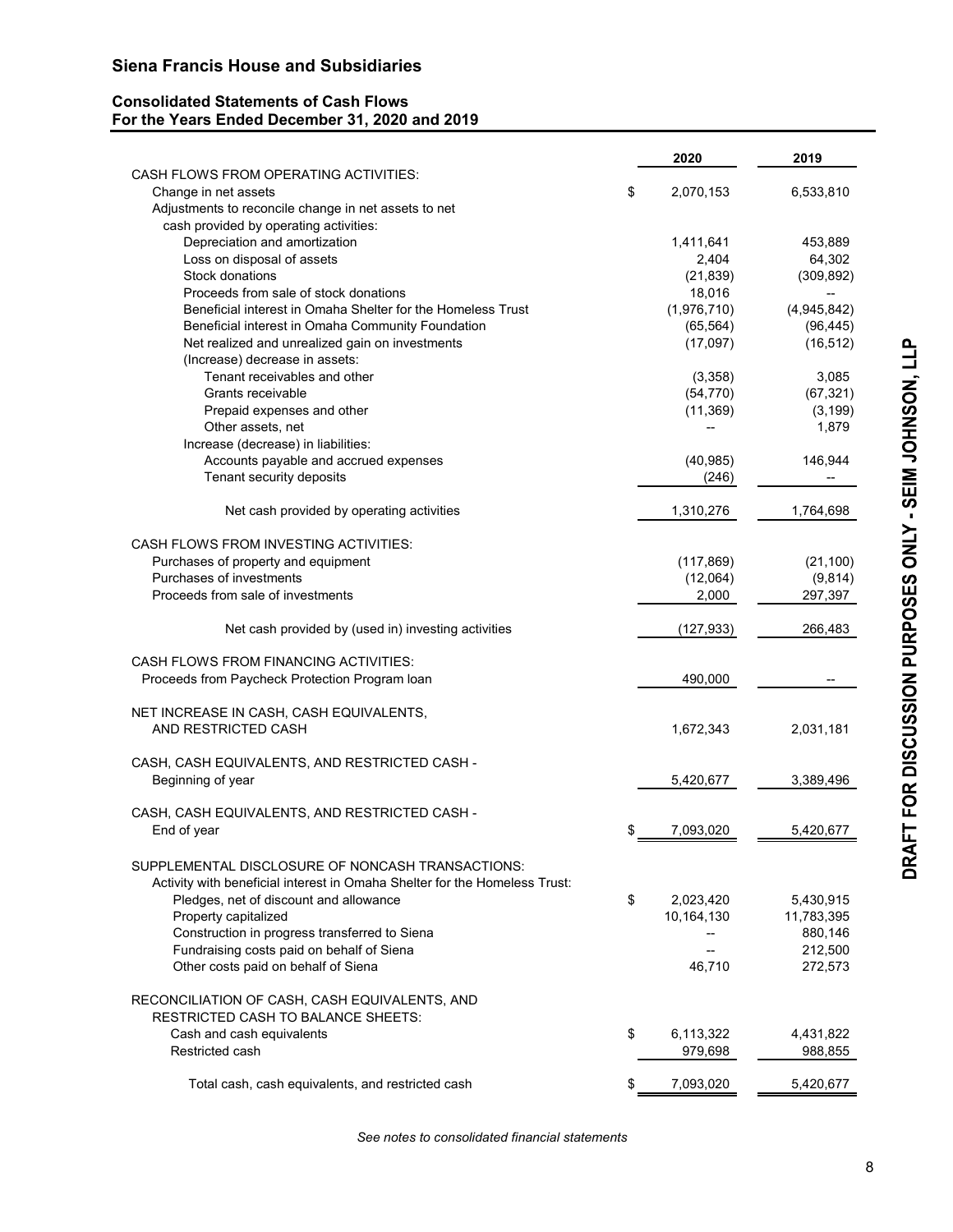#### **(1) Description of Organization and Principles of Consolidation**

 The Siena Francis House (Siena), located in Omaha, Nebraska, welcomes, shelters, and empowers individuals experiencing homelessness to navigate their own path to safe and appropriate housing.

 Siena Francis House Permanent Supportive Housing, Limited Partnership (the L.P.) consists of forty-eight apartment units which house homeless men and women who have a disabling condition, and a community services facility which contains offices for Siena employees and employees of partnering agencies, classrooms, meeting rooms and nursing stations, both located in Omaha, Nebraska.

 The consolidated financial statements include the accounts of Siena, Siena Francis General Partner, LLC, and the L.P. (collectively, the Organization). Siena is the general partner of the L.P. It has been determined that the limited partner of the L.P. does not have substantive participating or protective rights. As such, Siena is presumed to control the L.P. and has consolidated the L.P.'s financial statements with its own financial statements. All significant inter-entity transactions are eliminated from the consolidated financial statements.

#### **(2) Summary of Significant Accounting Policies**

The following is a summary of significant accounting policies of the Organization. These policies are in accordance with accounting principles generally accepted in the United States of America (GAAP).

#### *A. Method of Accounting*

 The accompanying consolidated financial statements have been prepared on the accrual basis of accounting in accordance with GAAP. Revenues are recognized when earned and expenses are recognized when incurred.

#### *B. Cash, Cash Equivalents, and Restricted Cash*

 Cash and cash equivalents are defined as all highly liquid investments with an original maturity of three months or less at the date of purchase that are not restricted. See Note 3 for a detail of restricted cash.

# *C. Grants Receivable*

 Siena considers the grants receivable to be fully collectible. Accordingly, no allowance is deemed necessary.

 *D. Investments* 

 Investments in marketable securities with readily determinable fair values and all investments in debt securities are reported at their fair values in the consolidated statements of financial position. Realized and unrealized gains and losses are included in the consolidated statements of activities. Donated securities are recorded as contributions equal to the fair market value of the securities at the date of gift.

#### *E. Fair Value of Financial Instruments*

 The Organization applies the provisions included in Financial Accounting Standards Board (FASB) Accounting Standards Codification (ASC) Topic 820 for fair value measurements of financial assets and financial liabilities and for fair value measurements of nonfinancial items that are recognized or disclosed at fair value in the consolidated financial statements. Fair value is defined as the price that would be received to sell an asset or paid to transfer a liability in an orderly transaction between market participants at the measurement date. At December 31, 2020 and 2019, there were no nonfinancial items recognized or disclosed at fair value and there were no financial assets or liabilities measured at fair value in the consolidated financial statements on a nonrecurring basis.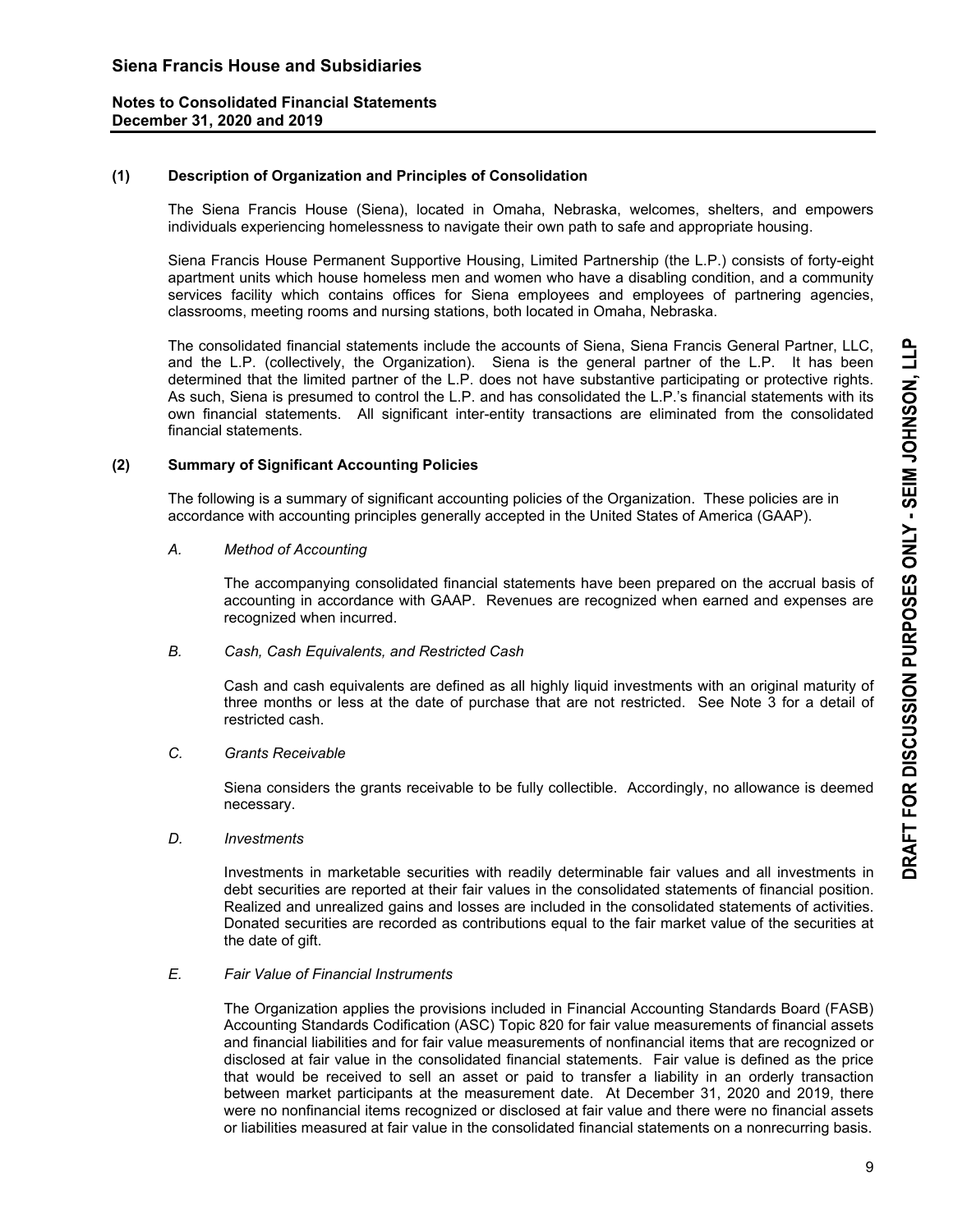#### *F. Property and Equipment*

 Property and equipment are carried at cost, if purchased, and at fair market value at the date of contribution, if donated, less accumulated depreciation. Depreciation is computed using the straight-line method. It is the Organization's policy to capitalize property and equipment over \$1,000. Lesser amounts are expensed. Property and equipment are depreciated over the following estimated useful lives:

| Building          | 3 to 40 years |
|-------------------|---------------|
| Equipment         | 5 to 7 years  |
| Vehicles          | 5 years       |
| Land Improvements | 15 years      |

 The cost for maintenance and repairs are charged to operations as incurred. Major renewals and betterments are capitalized. When property and equipment is retired or sold, its costs and related accumulated depreciation is written off and the resulting gain or loss is included in other income (loss).

#### *G. Net Asset Classification*

 Net assets, revenues, gains, and losses are classified based on the existence or absence of donoror grantor-imposed restrictions. Accordingly, net assets and changes therein are classified and reported as follows:

*Net assets without donor restrictions* are those net assets available for use in general operations and not subject to donor or grantor restrictions. Net assets without donor restrictions include undesignated net assets and net assets subject to designation by the Board. The Board has designated, from net assets without donor restrictions, net assets for an operating reserve.

*Net assets with donor restrictions* are net assets subject donor- or grantor-imposed restrictions. Some donor-imposed restrictions are temporary in nature, such as those that will be met by the passage of time or other events specified by the donor. Other donor-imposed restrictions are perpetual in nature, where the donor stipulates that resources be maintained in perpetuity. Gifts of long-lived assets and gifts of cash restricted for acquisition of long-lived assets are recognized as revenue when the assets are placed in service. Donor imposed restrictions are released when a restriction expires, that is, when the stipulated time has elapsed, when the stipulated purpose for which the resource was restricted has been fulfilled, or both, and are reported in the consolidated statements of activities as net assets released from restrictions.

# *H. Revenue Recognition*

#### *Contributions*

 In accordance with Financial Accounting Standards Board FASB ASC Topic 958, contributions received are being recorded as with donor restrictions and without donor restrictions support depending on the existence and/or nature of any donor restrictions. From time to time, Siena receives contributions of marketable securities which are subsequently converted to cash. However, during the holding period, gains and losses are recognized and are not considered restricted unless otherwise specified by the donor.

#### *Promises to Give*

 Contributions are recognized when the donor makes a promise to give that is, in substance, unconditional. Unconditional promises to give that are expected to be collected or paid in more than one year are recognized at the present value of estimated future cash flows. Management estimated uncollectible amounts of the unconditional promises to give. The estimate of the uncollectible amounts will be assessed throughout the periods of scheduled receipts and adjusted accordingly. Conditional promises to give are recognized only when the conditions on which they depend are substantially met and the promises become unconditional.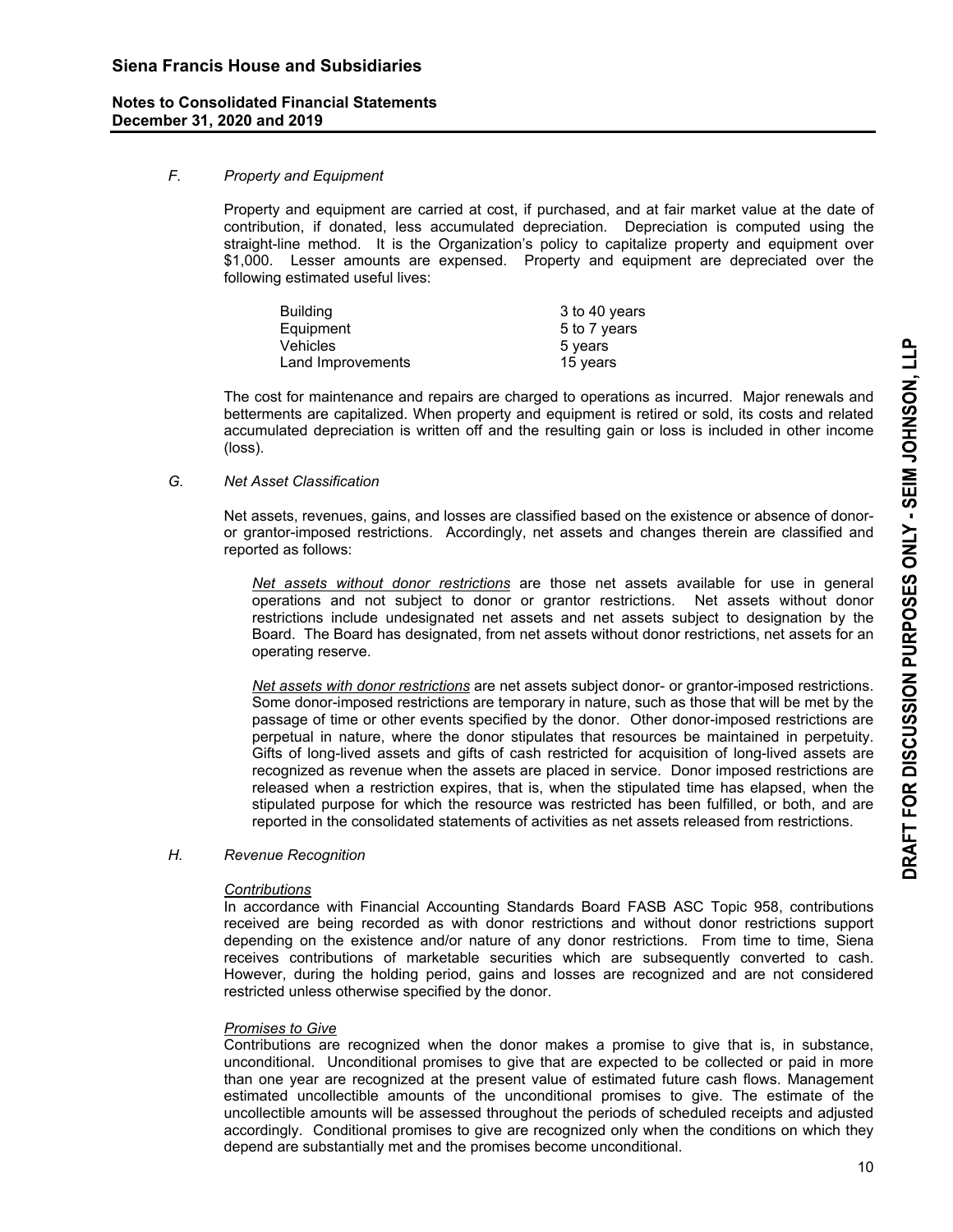#### *In-Kind Donations*

 In-kind donations are recorded as contributions at their estimated fair values at the date of donation. Donated services are recognized as contributions if the services (a) create or enhance non-financial assets or (b) require specialized skills, are performed by people with those skills, and would have otherwise been purchased by the Organization. A substantial number of volunteers contribute significant amounts of time to the activities of Siena, but these services do not meet the criteria for recognition.

#### *Rental Income, Net*

 Rent revenue reflects the gross rent potential based on the approved contract rent amount. The approved contract rent amount is based on the applicable area median income in accordance with the Land Use Restriction Agreement with the Nebraska Investment Finance Authority. Tenants sign an initial one-year lease agreement which converts to a month to month lease thereafter. Tenant rent payments based on tenant income levels are due on the first of the month for that month. Tenant assistance payments are received for each applicable month for up to 30 units under an agreement with Siena which provides assistance to designated tenants to ensure monthly rental payments do not exceed 30% of their monthly income. In addition, certain tenants have agreements with Douglas County General Assistance to provide an additional rental subsidy. Apartment vacancies are recognized for rent revenue lost through vacancy of an apartment unit.

#### *I. Advertising Costs*

 The Organization expenses all advertising costs as incurred. The Organization had \$131,698 and \$44,634 in advertising expenses during the years ended December 31, 2020 and 2019, respectively.

#### *J. Income Taxes*

 Siena is exempt from Federal income taxes under Section 501(c)(3) of the Internal Revenue Code. As such, income earned in the performance of their exempt purpose is not subject to income tax. Any income earned through activities not related to their exempt purpose is subject to income tax at normal corporate rates.

 The L.P. is not a tax paying entity for federal income tax purposes, and thus no income tax expense has been recorded in the consolidated financial statements. Income from the L.P. is taxed to the partners in their appropriate tax returns.

 For the years ended December 31, 2020 and 2019, the Organization had no tax liability on unrelated business activity. The Organization believes that it has appropriate support for any tax positions taken, and as such, does not have any uncertain tax positions that are material to the consolidated financial statements.

 The Organization's federal Returns of Organization Exempt from Income Tax (Form 990) for the years ended December 31, 2020, 2019, and 2018 are subject to examination by the IRS, generally for three years after they were filed.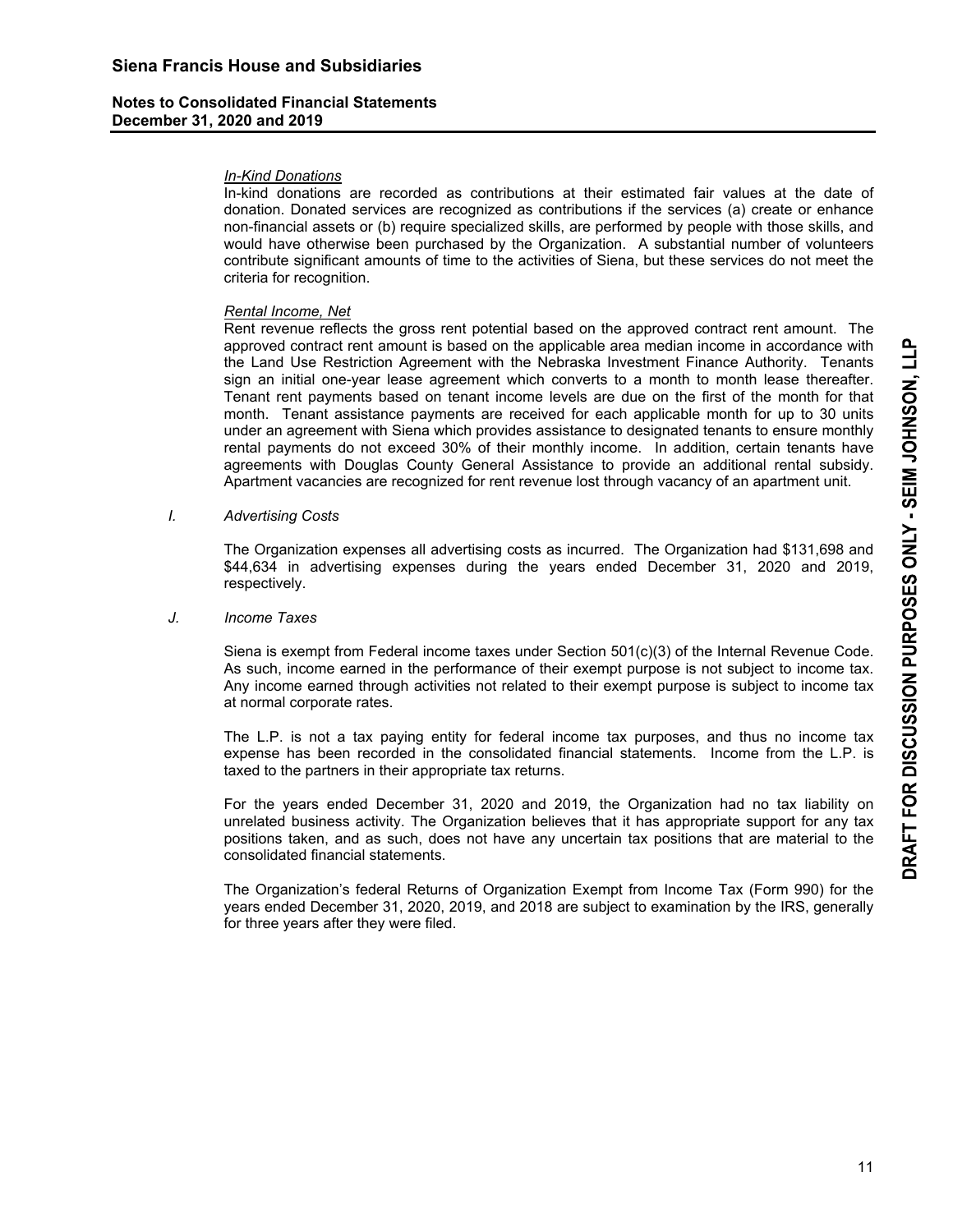# *K. Allocation of Functional Expenses*

 The consolidated financial statements report certain categories of expenses that are attributed to more than one program or supporting function. Therefore, expenses require allocation on a reasonable basis that is consistently applied. The expenses that are allocated include occupancy, depreciation, and amortization, which are allocated on a square footage basis, as well as salaries and wages, benefits, payroll taxes, professional services, office expenses, information technology, interest, insurance, and other, which are allocated on the basis of estimates of time and effort.

#### *L. Estimates*

 The presentation of consolidated financial statements in conformity with GAAP requires management to make estimates and assumptions that affect the amounts and disclosures reported in the consolidated financial statements. Actual results could differ from those estimates.

#### *M. Reclassification*

 Certain amounts in the 2019 consolidated financial statements have been reclassified to conform to the 2020 reporting format.

#### *N. Subsequent Events*

 The Organization considered events occurring through \_\_\_\_\_\_\_\_\_\_\_\_\_\_\_\_ for recognition or disclosure in the consolidated financial statements as subsequent events. That date is the date the consolidated financial statements were available to be issued.

#### **(3) Restricted Cash**

The Organization's restricted cash balance is comprised of the following at December 31, 2020 and 2019:

|                                        | 2020          | 2019    |
|----------------------------------------|---------------|---------|
| Collateral security funds              | \$<br>507.357 | 507,090 |
| Tenant security deposits held in trust | 5.354         | 4,803   |
| Replacement reserve                    | 18.189        | 28.377  |
| Operating reserve                      | 98.801        | 98,789  |
| Supplemental operating reserve         | 349.997       | 349,796 |
|                                        |               |         |
|                                        | \$<br>979.698 | 988,855 |

# Collateral Security Funds

 In accordance with the limited partnership agreement, Siena is required to maintain a pledge account of at least \$500,000 as collateral security for its obligations under the agreement. This account is for the benefit of the limited partner, and disbursements from and termination of the account requires the approval of the limited partner.

# Replacement Reserve

 The L.P. is required to maintain a reserve to fund repairs, capital expenditures and other costs approved by the Limited Partner. The replacement reserve is to be funded in the original amount of \$250 per apartment unit per year and shall increase by ten percent on each fifth anniversary. The per unit amount increased to \$275 on April 1, 2018. At December 31, 2020 and 2019, all such required contributions had been made.

# Operating Reserve

 The L.P. is required to fund an operating reserve of at least \$98,333. Withdrawals must be approved by the Limited Partner. As of December 31, 2020 and 2019, the Operating Reserve had been fully funded.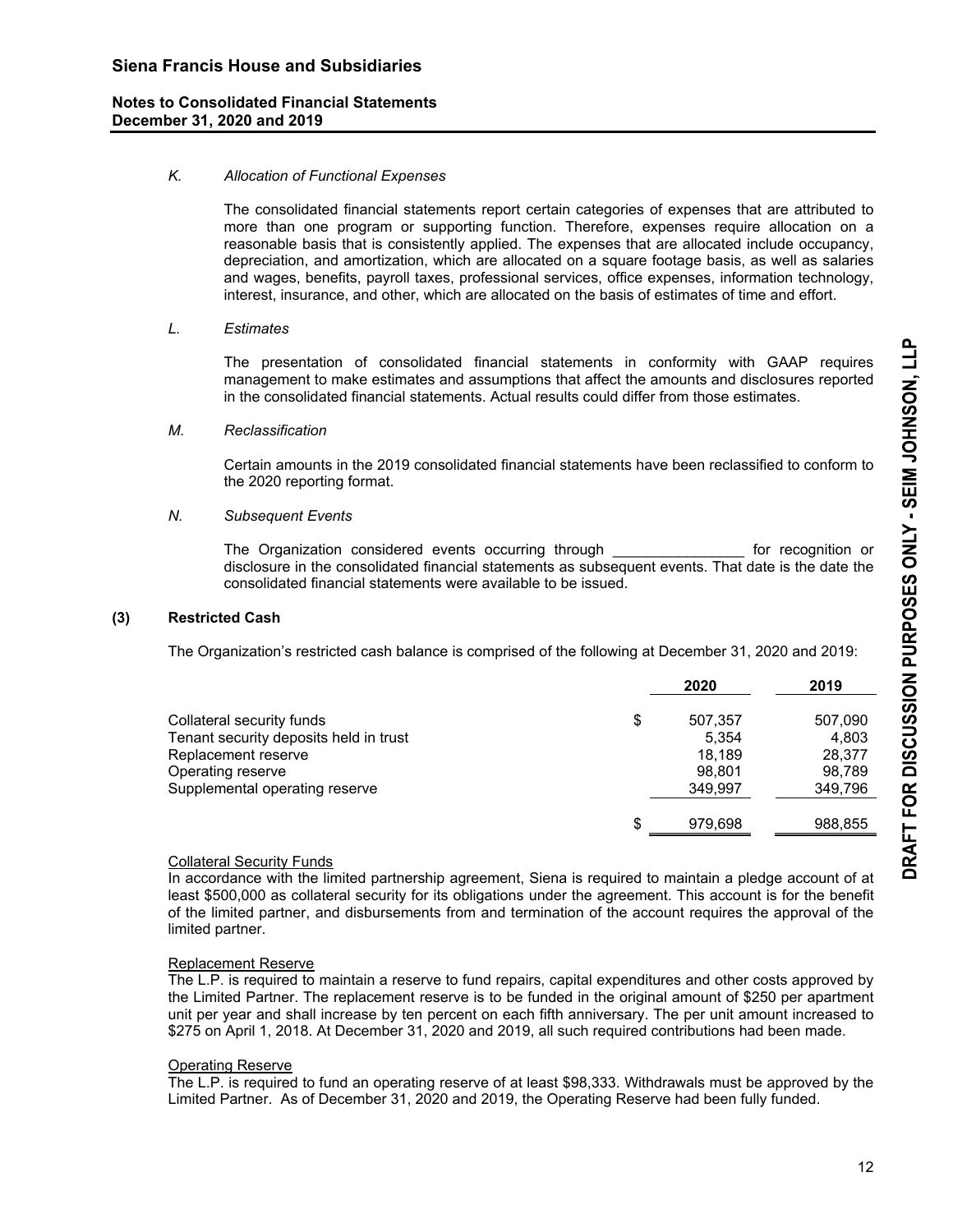# Supplemental Operating Reserve

 The L.P. is required to fund a supplemental operating reserve account of at least \$346,047. Withdrawals must be approved by the Limited Partner and can only be used to supplement lost annual rental subsidy. As of December 31, 2020 and 2019, the Supplemental Operating Reserve has been fully funded.

# **(4) Grants Receivable**

 The Organization receives grants from various entities. The detail of the grants receivable and the respective granting agencies at December 31, 2020 and 2019 is listed below.

|                                                  | 2020         | 2019    |
|--------------------------------------------------|--------------|---------|
| United Way                                       | \$<br>78.500 | 99,300  |
| Department of Housing and Urban Development      |              | 170,185 |
| Department of Veterans' Affairs                  | 8.875        | 14.308  |
| Nebraska Homeless Assistance Program             | 46.257       | 39,238  |
| Nebraska Department of Health and Human Services | 261,921      |         |
| Other                                            | 20,086       | 37,838  |
|                                                  | 415,639      | 360,869 |

The Organization expects to collect all grants within the next year.

# **(5) Fair Value Measurements**

 FASB ASC Topic 820 establishes a fair value hierarchy that prioritizes inputs to valuation techniques used to measure fair value. The hierarchy gives the highest priority to unadjusted quoted prices in active markets for identical assets or liabilities (level 1 measurements) and the lowest priority to measurements involving significant unobservable inputs (level 3 measurements). The level in the fair value hierarchy within which a fair value measurement in its entirety falls is based on the lowest level input that is significant to the fair value measurement in its entirety. The three levels of the fair value hierarchy are as follows:

- Level 1 **Inputs** are quoted prices (unadjusted) in active markets for identical assets or liabilities that the Organization has the ability to access at the measurement date.
- **Level 2** Inputs to the valuation methodology include:

Quoted prices for similar assets or liabilities in active markets; Quoted prices for identical or similar assets or liabilities in inactive markets; Inputs other than quoted prices that are observable for the asset or liability; Inputs that are derived principally from, or corroborated by, observable market data by correlation or other means.

If the asset or liability has a specified (contractual) term, the level 2 input must be observable for substantially the full term of the asset or liability.

Level 3 **Inputs are unobservable for the asset or liability.** 

 For the years ended December 31, 2020 and 2019, the application of valuation techniques applied to similar assets and liabilities has been consistent. The following methods and assumptions were used to estimate the fair value for each class of financial instrument measured at fair value:

*Mutual funds:* Value determined by the closing price in the actively traded market.

 *Beneficial interest in assets held by others:* Valued at the fair value of the Organization's share of the Omaha Community Foundation's investment pool, which is unobservable to market participants, as of the measurement date.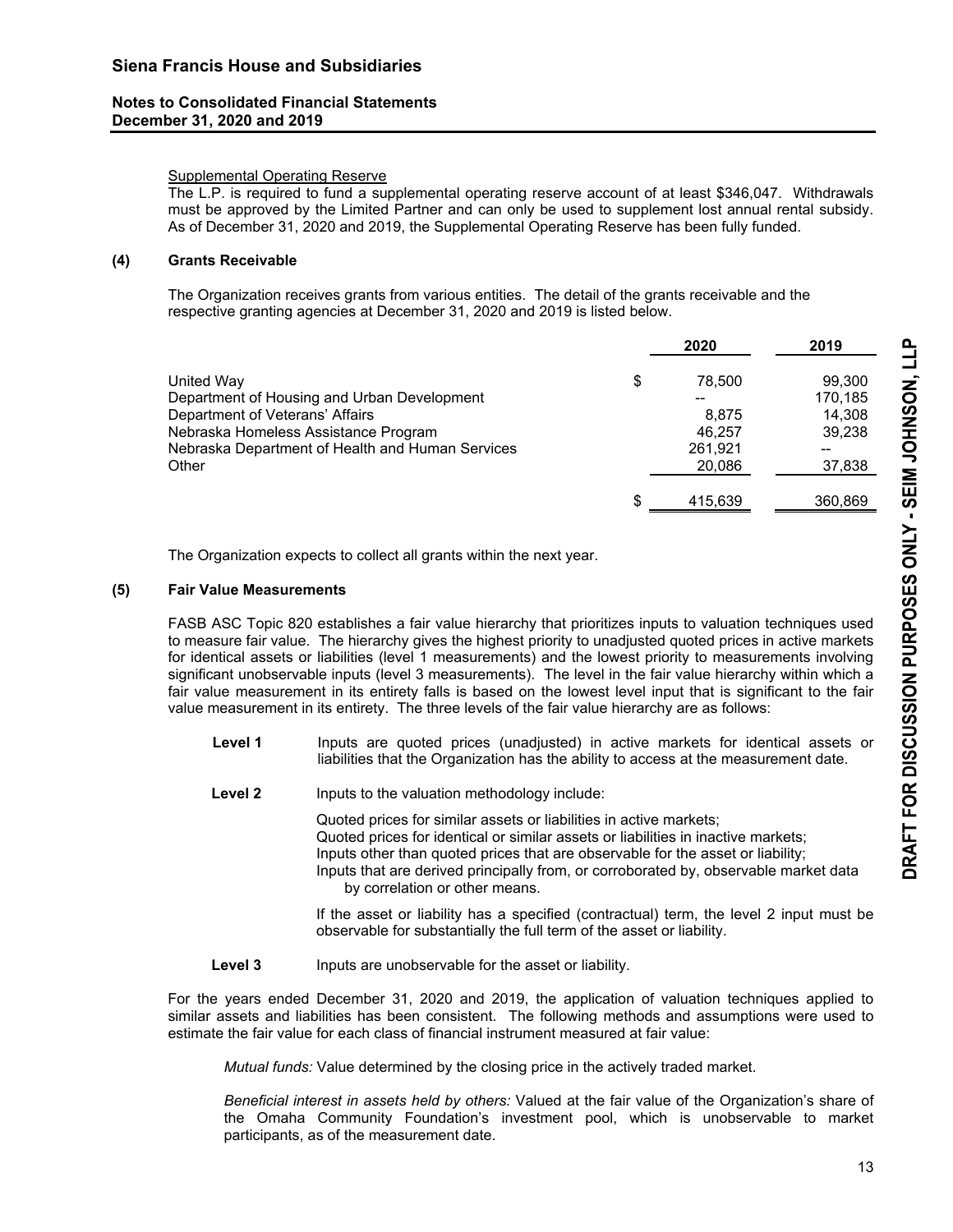The preceding methods described may produce a fair value calculation that may not be indicative of net realizable value or reflective of future fair values. Furthermore, although the Organization believes its valuation methods are appropriate and consistent with other market participants, the use of different methodologies or assumptions to determine the fair value of certain financial instruments could result in a different fair value measurement at the reporting date.

The following tables set forth the balances of assets and liabilities measured at fair value on a recurring basis as of December 31, 2020 and 2019:

|                                              | 2020              |         |                    |         |  |
|----------------------------------------------|-------------------|---------|--------------------|---------|--|
|                                              | <b>Fair Value</b> | Level 1 | Level 2            | Level 3 |  |
| Mutual funds                                 | \$<br>496,758     | 496,758 |                    |         |  |
| Beneficial interest in assets held by others | 909,956           |         |                    | 909,956 |  |
|                                              | \$<br>1,406,714   | 496,758 |                    | 909,956 |  |
|                                              |                   | 2019    |                    |         |  |
|                                              | <b>Fair Value</b> | Level 1 | Level <sub>2</sub> | Level 3 |  |
| Mutual funds                                 | \$<br>465,774     | 465,774 |                    |         |  |
| Beneficial interest in assets held by others | 844,392           |         |                    | 844,392 |  |
|                                              | \$<br>1,310,166   | 465,774 |                    | 844,392 |  |

There were no transfers between the levels during the years ended December 31, 2020 and 2019.

The following table summarizes the Organization's Level 3 beneficial interests in assets held by others during the year ended December 31, 2020:

|                                                                               |    | 2020                            | 2019                            |
|-------------------------------------------------------------------------------|----|---------------------------------|---------------------------------|
| Balance at beginning of year<br>Withdrawals<br>Share of appreciation of funds | \$ | 844.392<br>(34, 561)<br>100,125 | 747.947<br>(33, 658)<br>130,103 |
| Balance at end of year                                                        | S  | 909,956                         | 844,392                         |

#### **(6) Property and Equipment, Net**

Property and equipment at December 31, 2020 and 2019 consists of the following:

|                               | 2020             | 2019        |
|-------------------------------|------------------|-------------|
| Land                          | \$<br>1,577,449  | 1,577,449   |
| Land improvements             | 149.811          | 29,199      |
| <b>Buildings</b>              | 32,901,857       | 22,637,789  |
| Equipment                     | 2,081,405        | 1,379,091   |
| <b>Vehicles</b>               | 295,182          | 285,527     |
| Construction in progress      |                  | 880,146     |
|                               | 37,005,704       | 26,789,201  |
| Less accumulated depreciation | (5,576,859)      | (4,230,188) |
|                               | \$<br>31,428,845 | 22,559,013  |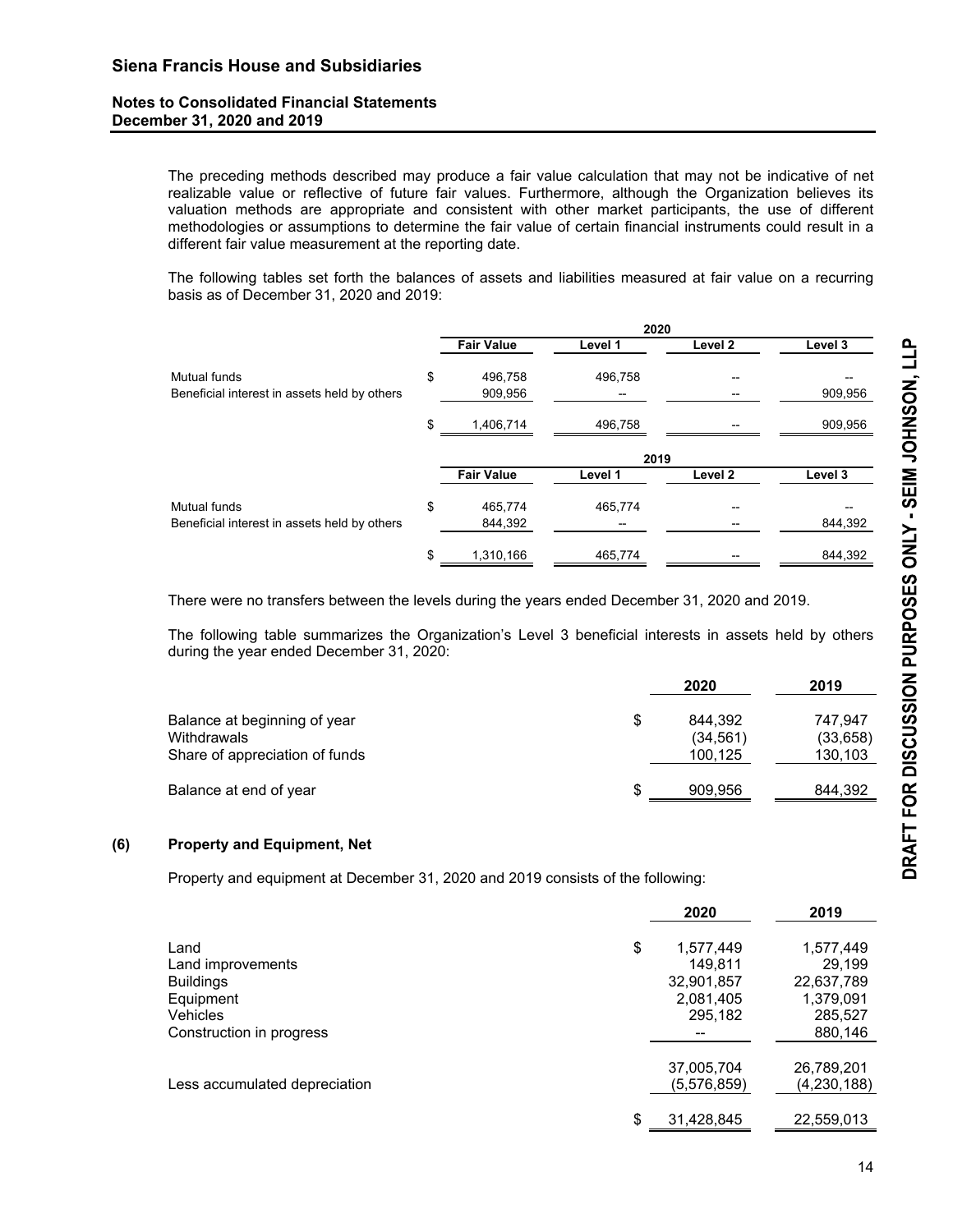The consolidated financial statements include depreciation expense of \$1,409,763 and \$452,010 and amortization expense of \$1,878 and \$1,879 for the years ended December 31, 2020 and 2019, respectively.

# **(7) Grant and Loan Agreements**

Siena and the L.P. are parties to agreements with the U.S. Department of Housing and Urban Development (HUD) and the Federal Home Loan Bank of Topeka (the FHLB) related to the funding of the permanent supportive housing facilities.

#### Supportive Housing Program (SHP) Grant and Loan Agreements

 The SHP grant and loan agreement indicates that Siena is the lender and the L.P. is the borrower. The interest rate is 3.45% per annum. Annual payments are based on available cash flow (as defined in the agreement), with all unpaid principal and interest due on October 31, 2057. This note has been eliminated upon consolidation.

 The loan amount of \$640,117 was funded by two grants awarded in 2011 to Siena from HUD. Additional grants for operating expenses are also available under annual renewals of the SHP grant with HUD. The L.P. received \$50,000 of grant proceeds in 2020 and 2019, for operating expenses. Starting in 2020, these funds were granted to the L.P. by Siena (and eliminated upon consolidation). Siena has provided HUD a deed restriction to secure HUD's repayment of the grants if a default of the grant agreements should occur. The L.P. has provided Siena a second deed of trust on the property.

### Affordable Housing Program (AHP) Loan Agreement

 The agreements with FHLB consist of: (1) an AHP Loan Agreement; (2) two separate promissory notes between Siena and the L.P. totaling \$400,000; and (3) two separate promissory notes between Siena and American National Bank (ANB) totaling \$400,000. The loan agreement indicates that ANB is the member bank for the FHLB, the L.P. is the owner and Siena is the sponsor. Siena loaned an additional \$400,000 to the L.P. under the same terms after expected AHP funding changed.

 The promissory notes between Siena and the L.P. are non-interest bearing. The notes are due upon the date which the property is sold or refinanced; or, December 31, 2058. These notes have been eliminated upon consolidation.

The notes are secured by a deed of trust on the related property.

 The promissory notes between Siena and ANB state that Siena promises to pay ANB the principal sum without interest, except upon an event of default. If no default occurs, the notes shall be forgiven if the FHLB's AHP requirements are met upon the 15-year anniversary (October 24, 2027). The notes are secured by a deed of trust on the related property. The balance of the notes is \$400,000 at December 31, 2020 and 2019.

The carrying value of the buildings funded by these loans was \$4.3 million at December 31, 2020.

# **(8) Paycheck Protection Program (PPP) Loan**

The Organization received loan proceeds of \$490,000 under the Coronavirus Aid, Relief and Economic Security (CARES) Act Paycheck Protection (PPP) Loan Program. The loan can be forgiven in whole, or partially, if the Organization meets certain requirements of the loan program. Any unforgiven portion of the loan accrues interest at 1% and is payable in monthly installments of \$27,772 beginning July 2021 through December 2022. The advance will be reported on the consolidated statement of financial position as a liability until the forgiveness application is submitted and approved.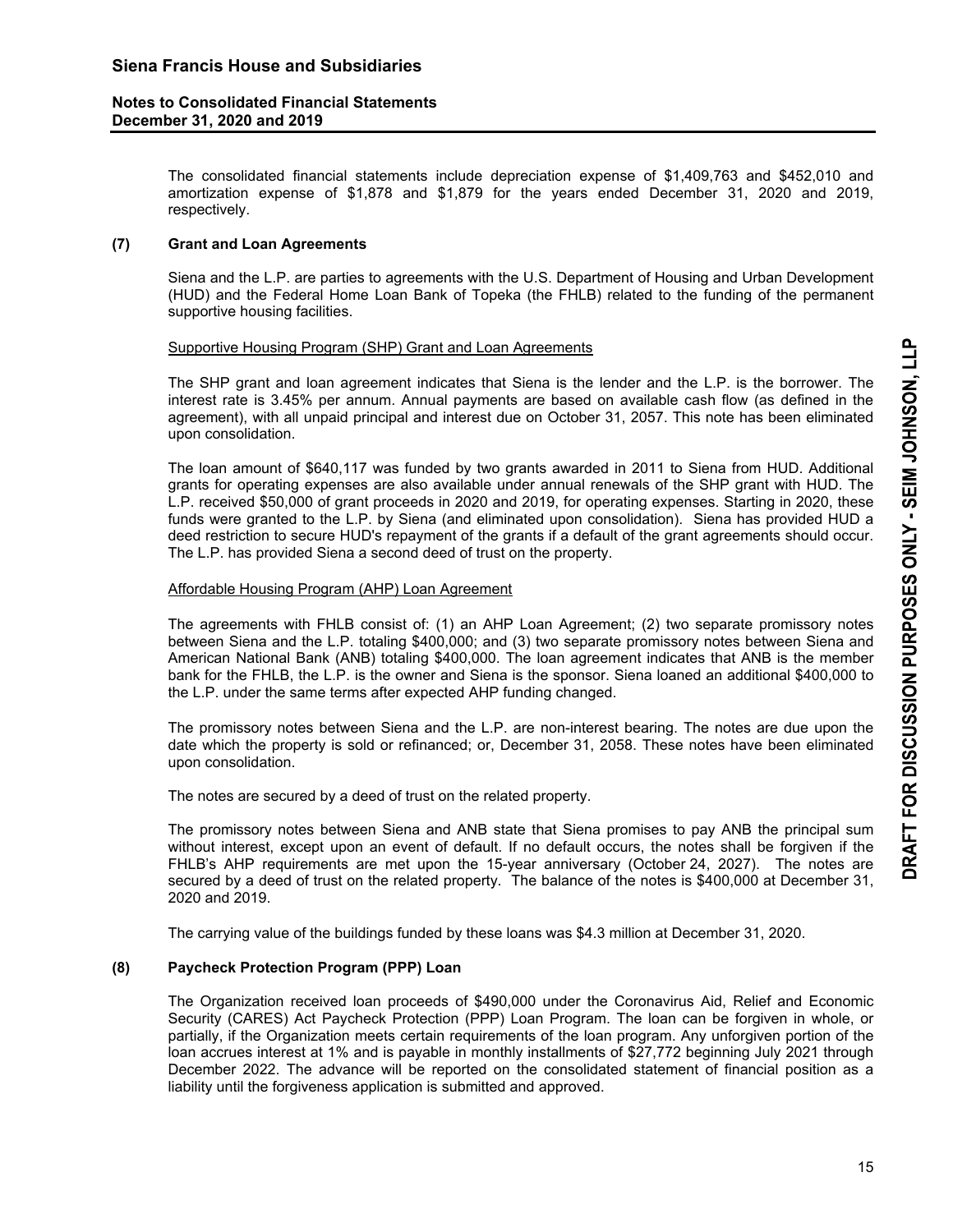Maturities on the PPP loan for the years following December 31, 2020 are as follows:

| Year Ending December 31, |     |                    |  |  |  |
|--------------------------|-----|--------------------|--|--|--|
| 2021<br>2022             | \$. | 241,299<br>248,701 |  |  |  |
|                          |     | 490,000            |  |  |  |

#### **(9) Net Assets**

#### Without Donor Restrictions

 The Board of Directors has designated funds for an operating reserve with the annual income available for current operations. The amount of designated net assets at December 31, 2020 and 2019 was \$2,750,000 and \$1,127,472, respectively.

#### With Donor Restrictions

 Donor-imposed restrictions on net assets are considered temporary restrictions with the exception of the beneficial interest in assets held by others. Such net assets are available at December 31, 2020 and 2019, with the following restrictions:

|                                                                                           |    | 2020                           | 2019                             |
|-------------------------------------------------------------------------------------------|----|--------------------------------|----------------------------------|
| Purpose restrictions<br>Time restrictions<br>Beneficial interest restricted in perpetuity | \$ | 2,617,065<br>78.500<br>909,956 | 11,439,617<br>120.780<br>844,392 |
|                                                                                           | S  | 3,605,521                      | 12,404,789                       |

#### Releases From Restrictions

 During the years ended December 31, 2020 and 2019, net assets with donor restrictions were released for the following purposes:

|                                                                                                                                                              | 2020                                                        | 2019                                             |
|--------------------------------------------------------------------------------------------------------------------------------------------------------------|-------------------------------------------------------------|--------------------------------------------------|
| Purpose restrictions:<br><b>Omaha Shelter for Homeless Trust</b><br>Rehousing and reintegration<br><b>CARES Act</b><br>Supportive Housing Project A<br>Other | \$<br>11,090,986<br>162.028<br>277,431<br>49.190<br>265,412 | 15,540,557<br>131,967<br>--<br>68,804<br>109,897 |
| Time restrictions                                                                                                                                            | \$<br>11,845,047<br>120,780<br>11,965,827                   | 15,851,225<br>198,600<br>16,049,825              |

# **(10) Change in Net Assets**

Per FASB ASC Topic 958-810-50-4 and 50-5, consolidated financial statements are required to provide a schedule of changes in consolidated net assets reconciling beginning and ending balances attributable to the parent and to the non-controlling interest.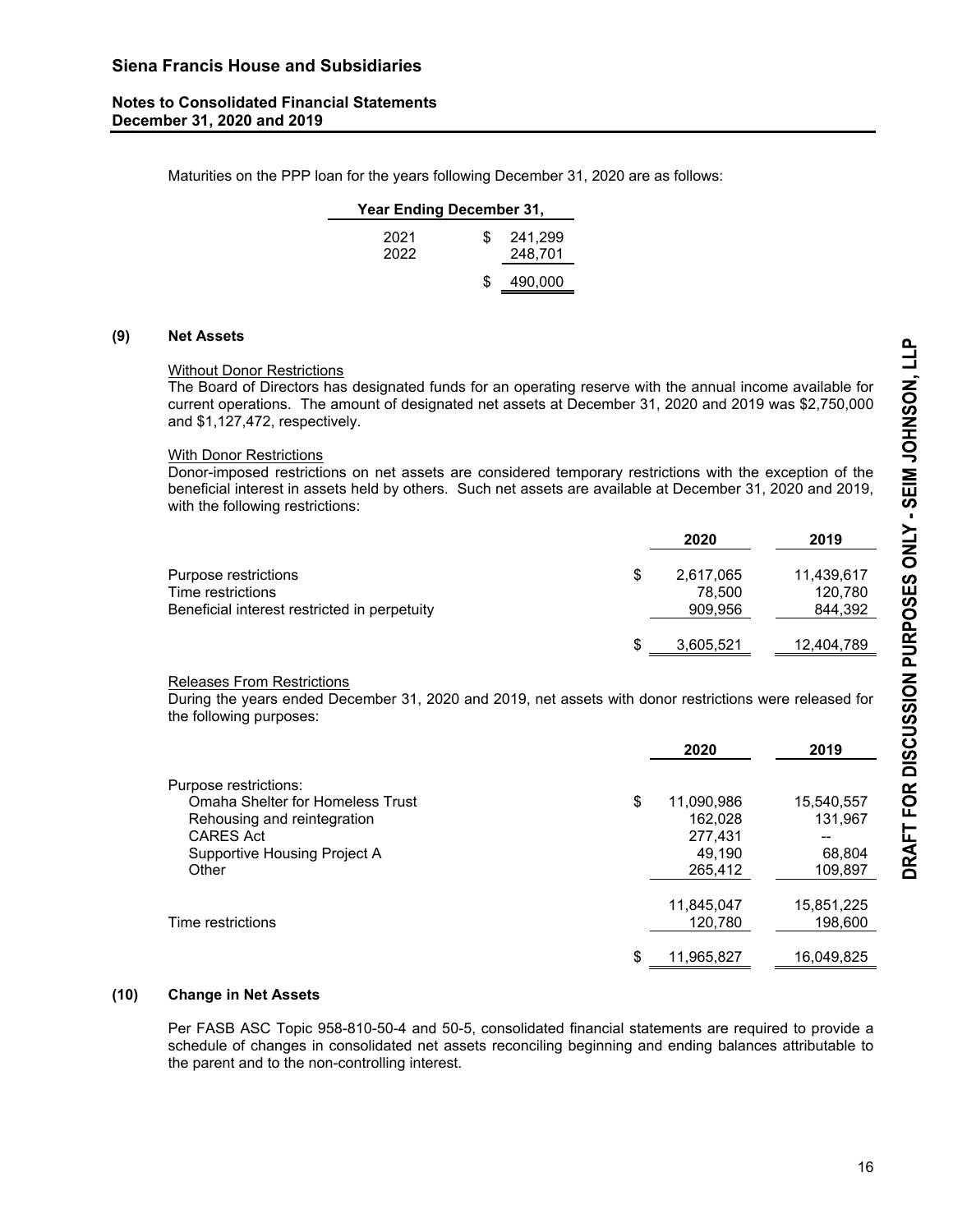The detail of the changes in net assets at December 31, 2020 for Siena and the non-controlling interest in the L.P. are as follows:

|                                                                                                 |   | Siena                    | <b>Non-Controlling</b><br>Interest in L.P. | Total                    |
|-------------------------------------------------------------------------------------------------|---|--------------------------|--------------------------------------------|--------------------------|
| Net assets without donor restrictions at December 31, 2019<br>Increase (decrease) in net assets | S | 23,486,987<br>11,075,835 | 3,384,285<br>(206, 413)                    | 26,871,272<br>10,869,422 |
| Net assets without donor restrictions at December 31, 2020                                      |   | 34,562,822               | 3,177,872                                  | 37,740,694               |
| Net assets with donor restrictions at December 31, 2019                                         |   | 12,404,789               |                                            | 12,404,789               |
| Increase (decrease) in net assets<br>Net assets with donor restrictions at December 31, 2020    |   | (8,799,268)<br>3,605,521 |                                            | (8,799,268)<br>3,605,521 |
| Total net assets at December 31, 2020                                                           | S | 38,168,343               | 3,177,872                                  | 41,346,215               |

 The detail of the changes in net assets at December 31, 2019 for Siena and the non-controlling interest in the L.P. are as follows:

|                                                            | Siena           | <b>Non-Controlling</b><br>Interest in L.P. | Total       |
|------------------------------------------------------------|-----------------|--------------------------------------------|-------------|
| Net assets without donor restrictions at December 31, 2018 | \$<br>6,722,702 | 3,614,805                                  | 10,337,507  |
| Increase (decrease) in net assets                          | 16,764,285      | (230, 520)                                 | 16,533,765  |
| Net assets without donor restrictions at December 31, 2019 | 23,486,987      | 3,384,285                                  | 26,871,272  |
| Net assets with donor restrictions at December 31, 2018    | 22.404.746      |                                            | 22,404,746  |
| Increase (decrease) in net assets                          | (9,999,957)     |                                            | (9,999,957) |
| Net assets with donor restrictions at December 31, 2019    | 12,404,789      |                                            | 12,404,789  |
| Total net assets at December 31, 2019                      | 35,891,776      | 3,384,285                                  | 39,276,061  |

# **(11) Retirement Plan**

 Siena sponsors a SIMPLE IRA plan for all employees who meet plan criteria. Siena is required to make matching contributions up to 3% of employee compensation for eligible participants. Siena's contributions were \$53,035 and \$38,026 for the years ended December 31, 2020 and 2019, respectively. These amounts are included in employee benefits expense on the consolidated statements of functional expenses.

#### **(12) Concentrations, Risks, and Uncertainties**

The Organization maintains cash in demand deposit and money market accounts with federally insured banks. At times, the balances in these accounts may be in excess of federally insured limits. The Organization also maintains cash in money market funds at a brokerage firm that is a member of the SIPC (Securities Investor Protection Corporation). These accounts are insured subject to applicable limits which include "excess SIPC" insurance, however at times, the balances in these accounts may be in excess of federally insured and SIPC limits. Management believes the risk relating to these deposits are minimal.

 The COVID-19 (coronavirus) outbreak continues to prompt global health concerns. Consequently, it is possible the Organization could be impacted by the resulting volatility in the economy beyond the consolidated financial statement date. Specifically, the Organization could experience decreases in contributions and increases in expenses.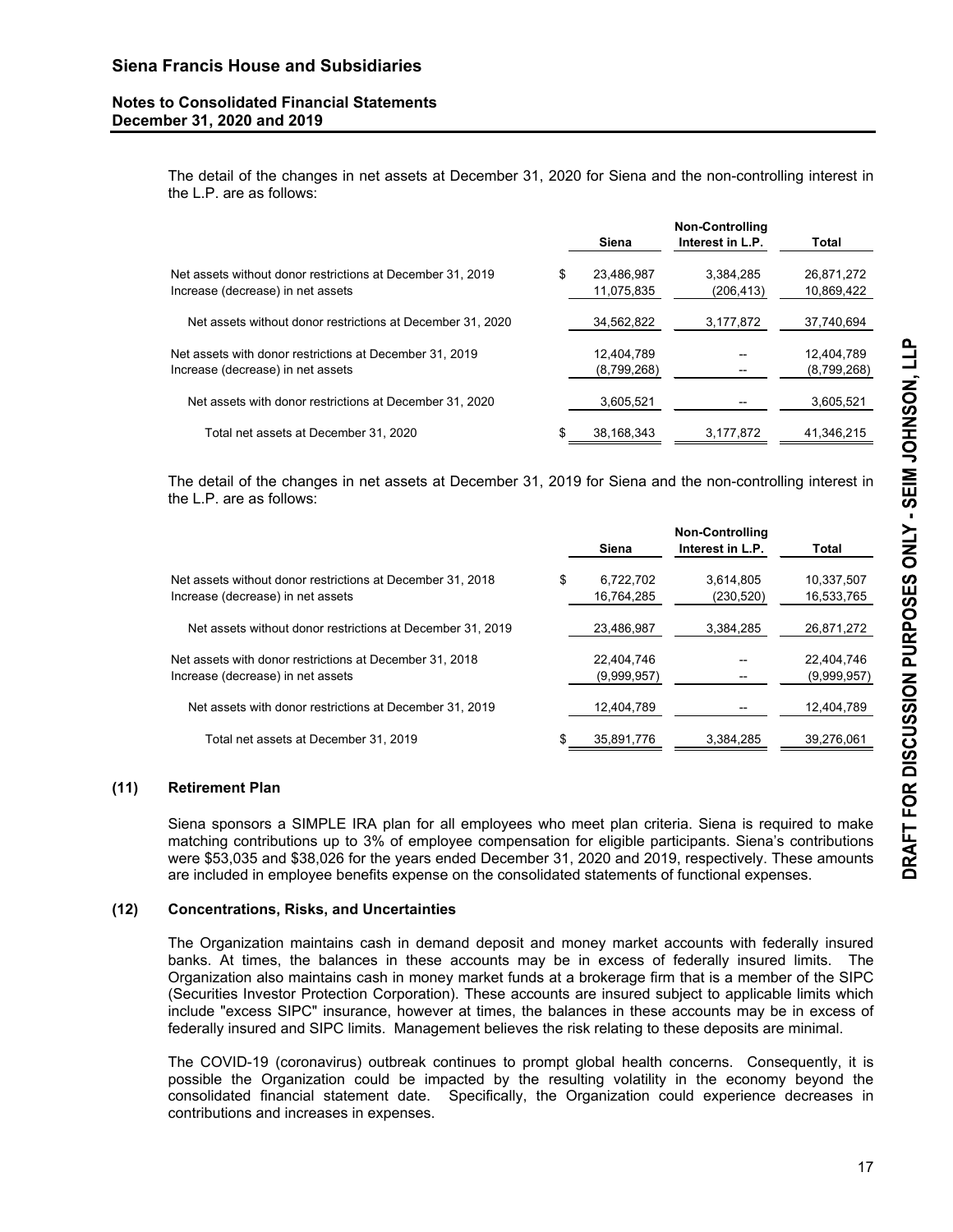#### **(13) Contingencies**

Siena participates in federal grant programs that are subject to review and audit by the grantor agencies. Entitlement to these resources is generally conditional upon compliance with the terms and conditions of grant agreements and applicable federal regulations, including the expenditures of resources for allowable purposes. Any disallowance resulting from a federal audit may become a liability of Siena.

 The L.P. has received an allocation from the Nebraska Investment Finance Authority (NIFA) anticipated to generate \$6,262,300 of low-income housing tax credits. Generally, these tax credits become available for use by its partners, pro-rata, over a ten-year period that began in 2013. Because these tax credits are subject to complying with federal and state regulatory requirements, there can be no assurance that the aggregate amount of the tax credits will be realized. Failure to meet all requirements may result in generating a lesser amount of tax credits than the expected amount. Also, failure to maintain compliance with occupant eligibility conditions, unit gross rent conditions, or corrections to noncompliance could result in recapture of previously taken tax credits plus interest. In addition, such potential non-compliance may require an adjustment to the capital contributed by the limited partner. Repayment of the tax credits is not considered probable therefore no liability has been reflected in the consolidated statements of financial position.

 A Declaration of Restrictive Covenants between the United States Department of Housing and Urban Development (HUD) and Siena binds Siena to use the project for supportive housing for low-income persons for 20 years. If the project fails to comply within 10 years, Siena is obligated to repay HUD up to the \$753,246 of assistance it received from the Supportive Housing Grants. After the initial ten-year period, HUD shall reduce the percentage required to be repaid by 10 percentage points for each year Siena is in compliance.

The Organization is subject to lawsuits and claims arising in the normal course of business. In the opinion of management and legal counsel, the ultimate disposition of any claims currently pending will not have a material adverse effect on the consolidated financial position or results from operations of the Organization.

# **(14) Liquidity and Availability of Resources**

 Financial assets available for general expenditure, that is, without donor or other restrictions limiting their use, within one year of the consolidated statements of financial position dates, comprise the following:

|                                                                          |    | 2020       | 2019      |
|--------------------------------------------------------------------------|----|------------|-----------|
| Cash and cash equivalents                                                | \$ | 6,113,322  | 4,431,822 |
| Restricted cash                                                          |    | 979.698    | 988,855   |
| Tenant receivables and other                                             |    | 3.358      |           |
| Grants receivable                                                        |    | 415,639    | 360,869   |
| Investments                                                              |    | 496,758    | 465,774   |
| Total financial assets                                                   |    | 8,008,775  | 6,247,320 |
| Less: those unavailable for general expenditures within one year due to: |    |            |           |
| Restricted cash                                                          |    | (979, 698) | (988,855) |
| Donor restrictions subject to expenditure for specific purpose           |    | (290,834)  | (45, 820) |
| Total financial assets available within one year                         | S  | 6.738.243  | 5.212.645 |

 As of December 31, 2020 and 2019, a \$2,750,000 and 1,127,472, respectively, balance in the Union Bank and Trust account was designated as an operating reserve by the Board of Directors. This balance is included above as it could be accessed with board approval if needed.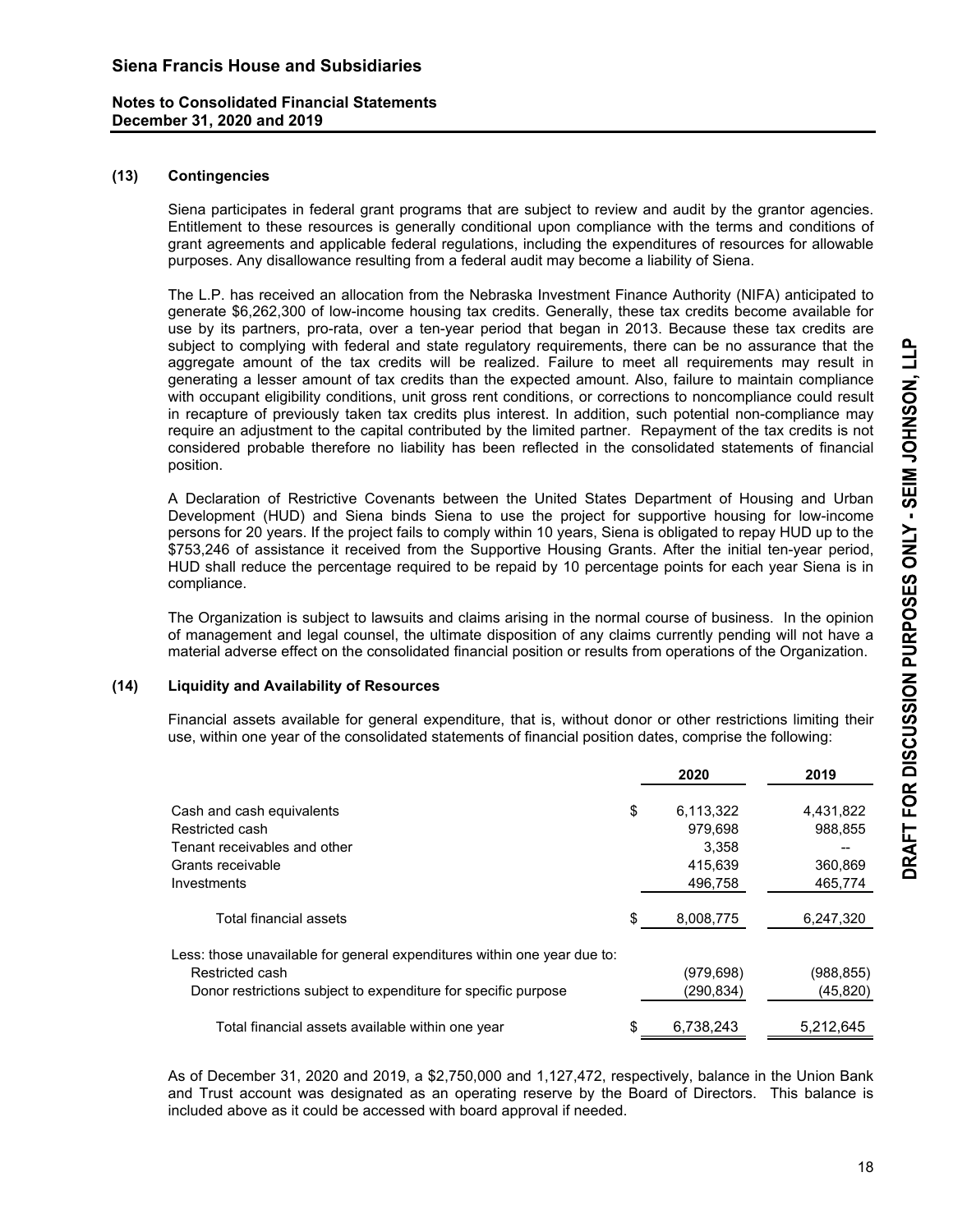The organization receives significant contributions and promises to give restricted by donors, and considers contributions restricted for programs which are ongoing, major, and central to its annual operations to be available to meet cash needs for general expenditures. The organization manages its liquidity and reserves following three guiding principles: operating within a prudent range of financial soundness and stability, maintaining adequate liquid assets to fund near-term operating needs, and maintaining sufficient reserves to provide reasonable assurance that long-term obligations will be discharged.

# **(15) Beneficial Interests**

Beneficial interest in assets held by others at December 31, 2020 and 2019 consist of the following:

|                                                                | 2020                 | 2019                  |
|----------------------------------------------------------------|----------------------|-----------------------|
| Omaha Shelter for Homeless Trust<br>Omaha Community Foundation | 2,326,231<br>909,956 | 10,513,651<br>844,392 |
|                                                                | 3,236,187            | 11,358,043            |

# Omaha Shelter for Homeless Trust

 During 2018, Siena signed a development agreement (the agreement) with the Omaha Shelter for Homeless Trust (the Trust), a 501(c)(3) organization, whereby the Trust will assist Siena in the development of new shelters on Siena's campus (the Project). The agreement between the parties indicates the Project is owned by Siena and calls for the Trust to raise funds, manage construction and perform other duties required to complete the shelters.

 The donor pledges shown as beneficial interest to Siena represent the amounts pledged that will inure to the benefit of Siena. These pledges are commitments that have been obtained by the Trust. The beneficial interests that will be transferred to Siena amount to \$2,326,231 as of December 31, 2020, and are recorded at an amount that reflects adjustments for the present value of the total amounts pledged.

 Phase I of the Project (the main shelter) was completed in 2019. Phase II of the Project was started in 2019 and completed in 2020. The costs incurred have been transferred from the original amount of the beneficial interest and included in property and equipment, net in the consolidated statements of financial position.

 The Trust incurred fundraising costs of \$-0- and 212,500 during the years ended December 31, 2020 and 2019, respectively. In addition, the Trust incurred other expenses of \$46,710 and \$272,573 during the years ended December 31, 2020 and 2019. These costs have been transferred from the original amount of the beneficial interest and recorded as an expense by Siena.

 The beneficial interest recorded by Siena, in excess of the cost of the shelter currently under construction and the fundraising expenses, will be used for additional enhancements to Siena's campus.

 The beneficial interests, net of the transfer to construction in progress and the fundraising expenses, are scheduled to be received in the following periods:

| <b>Year Ending December 31,</b> |    |           |  |  |
|---------------------------------|----|-----------|--|--|
| 2021                            | \$ |           |  |  |
| 2022                            |    | 1,169,266 |  |  |
| 2023                            |    | 1,250,000 |  |  |
|                                 |    | 2,419,266 |  |  |
| Less: net present               |    |           |  |  |
| value discount                  |    | (93,035)  |  |  |
|                                 | S. | 2.326.231 |  |  |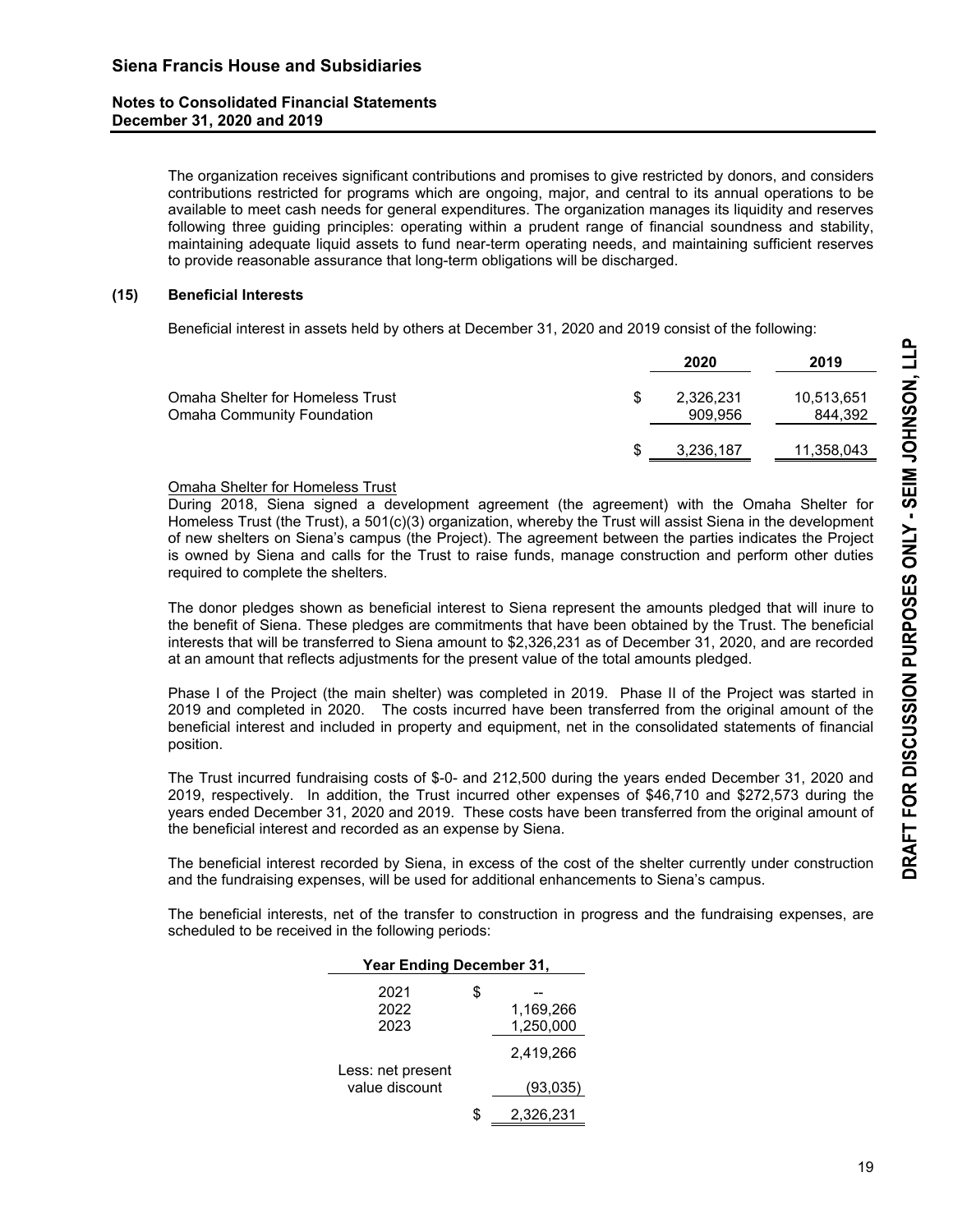#### Omaha Community Foundation

 Siena established the Siena Francis House Endowment Fund (the Fund) under an Agency Endowment Agreement (Agreement) at the Omaha Community Foundation (OCF) to support the charitable purpose of Siena. At the time of the transfer, Siena granted variance power to OCF. That power gives OCF the right to distribute the assets of the Fund and investment income to another not-for-profit entity of its choice if Siena ceases to exist or if the governing board of OCF votes that support for Siena (a) is no longer necessary or (b) is inconsistent with the needs of the Foundation. Under the terms of the Agreement, Siena may request distributions from the Fund in an amount not to exceed the current OCF endowment annual fund net asset spending percentage. The annual spending percentage is set from time to time by the Board of Directors of OCF. The current annual spending percentage is 4.5%. At December 31, 2020 and 2019 the Fund had a value of \$909,956 and \$844,392, respectively, which is reported in the consolidated statements of financial position as beneficial interest in assets held by others.

#### **(16) Subsequent Events**

 Siena is working with Arch Icon Development on a possible joint project of building "tiny houses" called The Cottages. The Omaha City Council has approved the plan. Siena is waiting on approval that The Cottages will qualify for low-income tax credits. If the low-income tax credits are approved, platting and construction would start in 2022.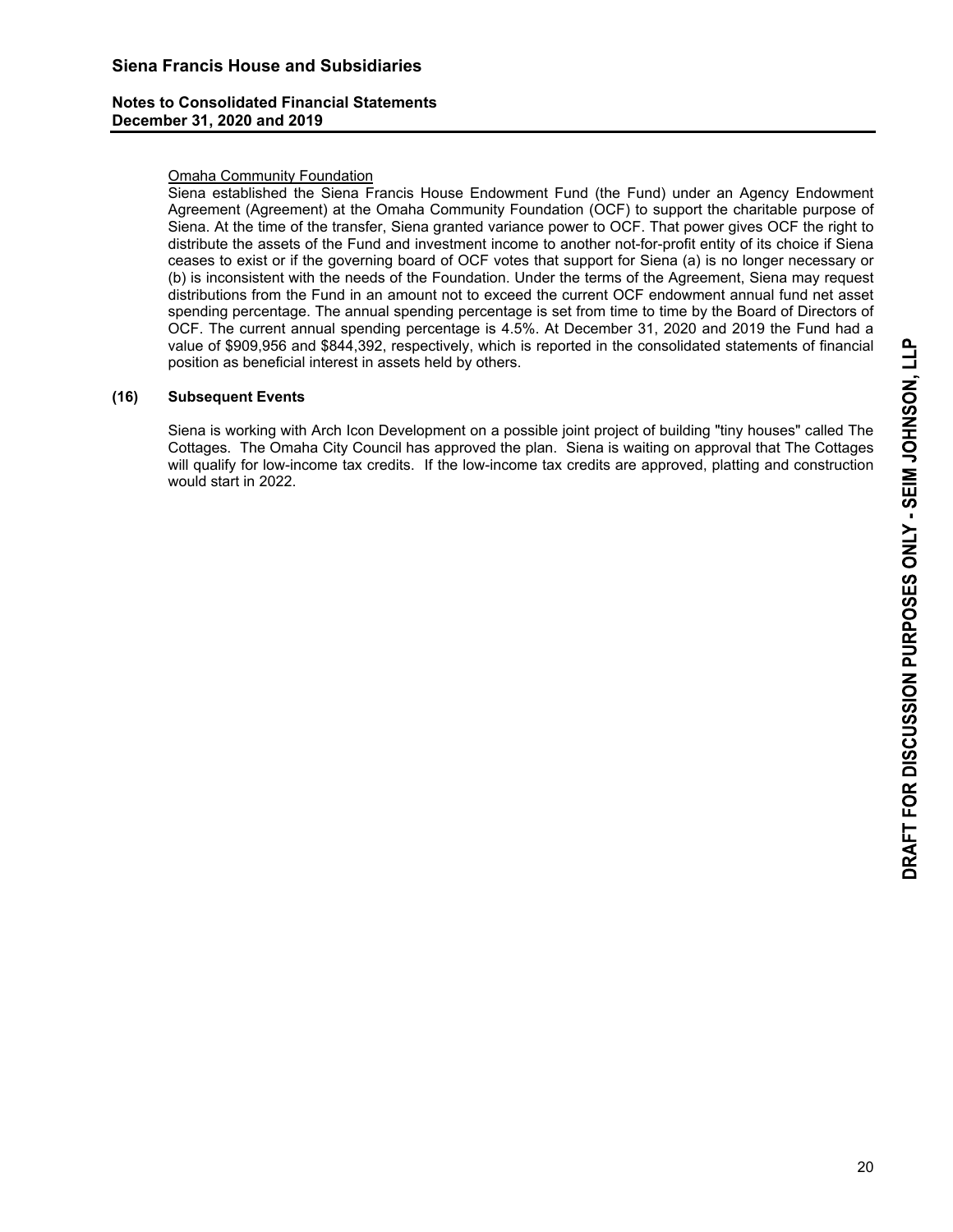# **Consolidating Statements of Financial Position December 31, 2020**

|                                                                | <b>Siena Francis</b><br>House | <b>Siena Francis</b><br>House<br>Permanent<br><b>Supportive</b><br>Housing L.P. | <b>Eliminations</b> | <b>Totals</b> |
|----------------------------------------------------------------|-------------------------------|---------------------------------------------------------------------------------|---------------------|---------------|
| <b>ASSETS</b>                                                  |                               |                                                                                 |                     |               |
| Cash and cash equivalents                                      | \$<br>6,105,535               | 7,787                                                                           |                     | 6,113,322     |
| Restricted cash                                                | 507,357                       | 472,341                                                                         |                     | 979,698       |
| Tenant receivables and other                                   |                               | 3,358                                                                           |                     | 3,358         |
| Grants receivable                                              | 415.639                       | ÷.                                                                              |                     | 415,639       |
| Due from Siena Francis House Permanent Supportive Housing L.P. | 1,663,886                     | $\overline{\phantom{a}}$                                                        | (1,663,886)         |               |
| Due from Siena Francis House                                   | -−                            | 24,448                                                                          | (24, 448)           |               |
| Investments                                                    | 496.758                       | $\overline{\phantom{a}}$                                                        | --                  | 496,758       |
| Investments in limited partnership                             | 312                           | --                                                                              | (312)               |               |
| Prepaid expenses and other                                     | 50.979                        |                                                                                 |                     | 50.979        |
| Property and equipment, net                                    | 27,375,191                    | 4,379,754                                                                       | (326, 100)          | 31,428,845    |
| Accounts receivable, master lease                              | --                            | 29,656                                                                          | (29, 656)           | --            |
| Other assets, net                                              |                               | 3,445                                                                           | --                  | 3,445         |
| Beneficial interest in assets held by others                   | 3,236,187                     | $\sim$                                                                          |                     | 3,236,187     |
| <b>Total assets</b>                                            | \$<br>39,851,844              | 4.920.789                                                                       | (2,044,402)         | 42,728,231    |
| <b>LIABILITIES AND NET ASSETS</b><br>Liabilities:              |                               |                                                                                 |                     |               |
| Accounts payable and accrued expenses                          | \$<br>442,953                 | 73,883                                                                          | (29, 656)           | 487,180       |
| Due to Siena Francis House Permanent Supportive Housing L.P.   | 24,448                        | $\sim$                                                                          | (24, 448)           | --            |
| Due to Siena Francis House                                     | $\overline{a}$                | 1,663,886                                                                       | (1,663,886)         | --            |
| AHP note payable                                               | 400,000                       |                                                                                 |                     | 400,000       |
| Paycheck Protection Program Ioan                               | 490,000                       | ÷.                                                                              | --                  | 490,000       |
| Tenant security deposits                                       |                               | 4,836                                                                           |                     | 4,836         |
| <b>Total liabilities</b>                                       | 1,357,401                     | 1,742,605                                                                       | (1,717,990)         | 1,382,016     |
| Net assets:                                                    |                               |                                                                                 |                     |               |
| Without donor restrictions                                     |                               |                                                                                 |                     |               |
| Undesignated                                                   | 32,138,922                    |                                                                                 | (326, 100)          | 31,812,822    |
| Designated by board                                            | 2,750,000                     |                                                                                 |                     | 2,750,000     |
| Non-controlling interest in L.P.                               | $\overline{a}$                | 3,178,184                                                                       | (312)               | 3,177,872     |
| Total net assets without donor restrictions                    | 34,888,922                    | 3,178,184                                                                       | (326, 412)          | 37,740,694    |
| With donor restrictions                                        | 3,605,521                     |                                                                                 |                     | 3,605,521     |
| Total net assets                                               | 38,494,443                    | 3,178,184                                                                       | (326, 412)          | 41,346,215    |
| Total liabilities and net assets                               | \$<br>39,851,844              | 4,920,789                                                                       | (2,044,402)         | 42,728,231    |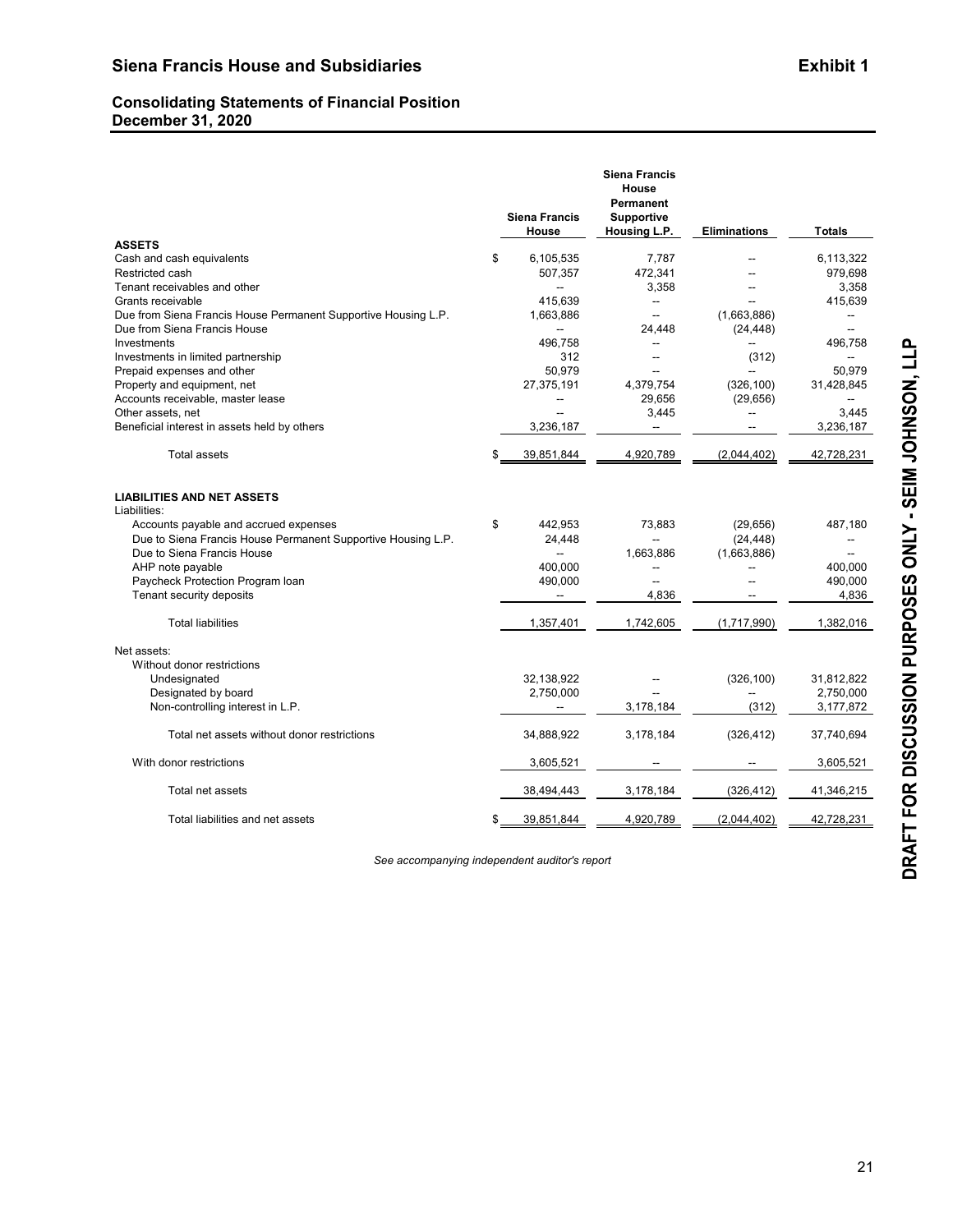#### **Consolidating Statements of Activities For the Year Ended December 31, 2020**

|                                                 | <b>Siena Francis</b><br>House | <b>Siena Francis</b><br>House<br>Permanent<br><b>Supportive</b><br>Housing L.P. | <b>Eliminations</b> | <b>Totals</b> |
|-------------------------------------------------|-------------------------------|---------------------------------------------------------------------------------|---------------------|---------------|
| REVENUE, GAINS AND OTHER SUPPORT:               |                               |                                                                                 |                     |               |
| Contributions and other grants                  | \$<br>8.523.570               |                                                                                 |                     | 8,523,570     |
| Government grants                               | 1,239,713                     | 50,000                                                                          | (50,000)            | 1,239,713     |
| Non-cash donations                              | 3,215,798                     |                                                                                 |                     | 3,215,798     |
| Special events                                  | 48,425                        |                                                                                 |                     | 48,425        |
| Rental, net                                     |                               | 178,107                                                                         | (10, 286)           | 167,821       |
| Net investment income                           | 134,526                       | 244                                                                             |                     | 134,770       |
| Loss from L.P.                                  | (26)                          |                                                                                 | 26                  |               |
| Loss on disposal of property and equipment      | (2,404)                       |                                                                                 |                     | (2,404)       |
| Loss on uncollectible promise to give           | (21, 480)                     |                                                                                 |                     | (21, 480)     |
| Other                                           | 101,828                       | 39,115                                                                          | (73, 627)           | 67,316        |
| Total revenue, gains (losses) and other support | 13,239,950                    | 267,466                                                                         | (133, 887)          | 13,373,529    |
| <b>EXPENSES:</b>                                |                               |                                                                                 |                     |               |
| Program services                                | 9,569,292                     | 385.963                                                                         | (111, 975)          | 9,843,280     |
| Management and general                          | 692,380                       | 87,942                                                                          | (34, 641)           | 745,681       |
| Fundraising                                     | 714,414                       |                                                                                 |                     | 714,414       |
| Total expenses                                  | 10,976,086                    | 473,905                                                                         | (146, 616)          | 11,303,375    |
| CHANGE IN NET ASSETS                            | 2,263,864                     | (206, 439)                                                                      | 12,729              | 2,070,154     |
| NET ASSETS, Beginning of year                   | 36,230,579                    | 3,384,623                                                                       | (339, 141)          | 39,276,061    |
| NET ASSETS, End of year                         | \$<br>38,494,443              | 3,178,184                                                                       | (326, 412)          | 41,346,215    |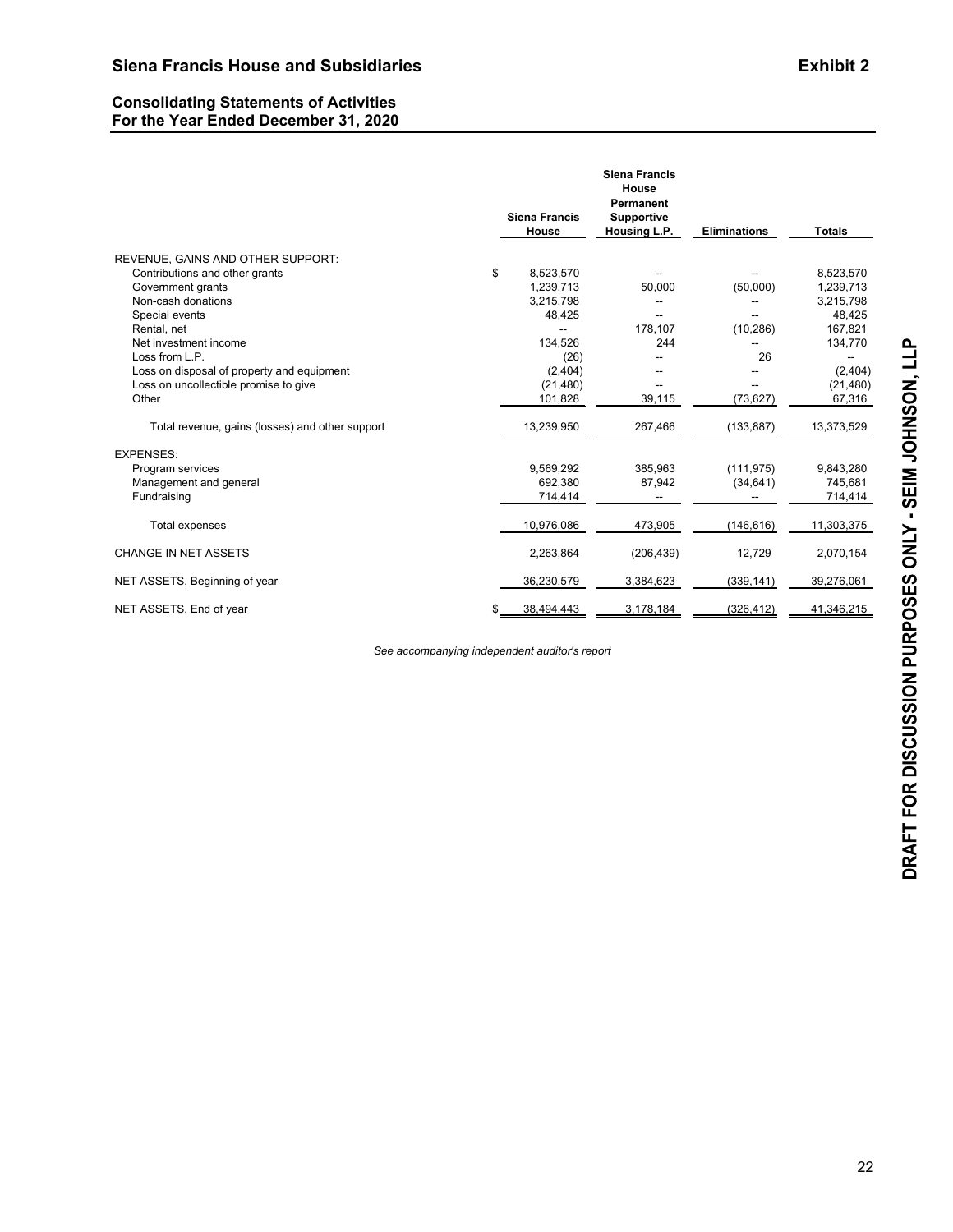# **Consolidating Statements of Financial Position December 31, 2019**

|                                                                                                       |    | <b>Siena Francis</b><br>House | <b>Siena Francis</b><br>House<br>Permanent<br><b>Supportive</b><br>Housing L.P. | <b>Eliminations</b> | <b>Totals</b> |
|-------------------------------------------------------------------------------------------------------|----|-------------------------------|---------------------------------------------------------------------------------|---------------------|---------------|
| <b>ASSETS</b>                                                                                         |    |                               |                                                                                 |                     |               |
| Cash and cash equivalents                                                                             | \$ | 4,403,627                     | 28,195                                                                          |                     | 4,431,822     |
| Restricted cash                                                                                       |    | 507,090                       | 481,765                                                                         |                     | 988,855       |
| Tenant receivables and other                                                                          |    | --                            | --                                                                              |                     | --            |
| Grants receivable                                                                                     |    | 360,869                       |                                                                                 | --                  | 360,869       |
| Due from Siena Francis House Permanent Supportive Housing L.P.                                        |    | 1,647,447                     | --                                                                              | (1,647,447)         |               |
| Due from Siena Francis House                                                                          |    | --                            |                                                                                 |                     | --            |
| Investments                                                                                           |    | 465,774                       | --                                                                              | --                  | 465,774       |
| Investments in limited partnership                                                                    |    | 338                           |                                                                                 | (338)               | --            |
| Prepaid expenses and other                                                                            |    | 39.610                        |                                                                                 |                     | 39.610        |
| Property and equipment, net                                                                           |    | 18.352.832                    | 4.544.984                                                                       | (338, 803)          | 22,559,013    |
| Accounts receivable, master lease                                                                     |    |                               | 28,232                                                                          | (28, 232)           |               |
| Other assets, net                                                                                     |    | --                            | 5,323                                                                           | --                  | 5,323         |
| Beneficial interest in assets held by others                                                          |    | 11,358,043                    |                                                                                 |                     | 11,358,043    |
| <b>Total assets</b>                                                                                   |    | 37,135,630                    | 5,088,499                                                                       | (2,014,820)         | 40,209,309    |
| <b>LIABILITIES AND NET ASSETS</b><br>Liabilities:                                                     |    |                               |                                                                                 |                     |               |
| Accounts payable and accrued expenses<br>Due to Siena Francis House Permanent Supportive Housing L.P. | \$ | 505,051                       | 51,347<br>Ξ.                                                                    | (28, 232)           | 528,166       |
| Due to Siena Francis House                                                                            |    |                               | 1,647,447                                                                       | (1,647,447)         |               |
| AHP note payable                                                                                      |    | 400,000                       | $\overline{a}$                                                                  |                     | 400,000       |
| Tenant security deposits                                                                              |    |                               | 5.082                                                                           |                     | 5,082         |
|                                                                                                       |    |                               |                                                                                 |                     |               |
| <b>Total liabilities</b>                                                                              |    | 905,051                       | 1,703,876                                                                       | (1,675,679)         | 933,248       |
| Net assets:                                                                                           |    |                               |                                                                                 |                     |               |
| Without donor restrictions                                                                            |    |                               |                                                                                 |                     |               |
| Undesignated                                                                                          |    | 22,698,318                    |                                                                                 | (338, 803)          | 22,359,515    |
| Designated by board                                                                                   |    | 1,127,472                     |                                                                                 |                     | 1,127,472     |
| Non-controlling interest in L.P.                                                                      |    |                               | 3,384,623                                                                       | (338)               | 3,384,285     |
| Total net assets without donor restrictions                                                           |    | 23,825,790                    | 3,384,623                                                                       | (339, 141)          | 26,871,272    |
| With donor restrictions                                                                               |    | 12,404,789                    |                                                                                 |                     | 12,404,789    |
| Total net assets                                                                                      |    | 36,230,579                    | 3,384,623                                                                       | (339, 141)          | 39,276,061    |
| Total liabilities and net assets                                                                      | S  | 37,135,630                    | 5,088,499                                                                       | (2,014,820)         | 40,209,309    |